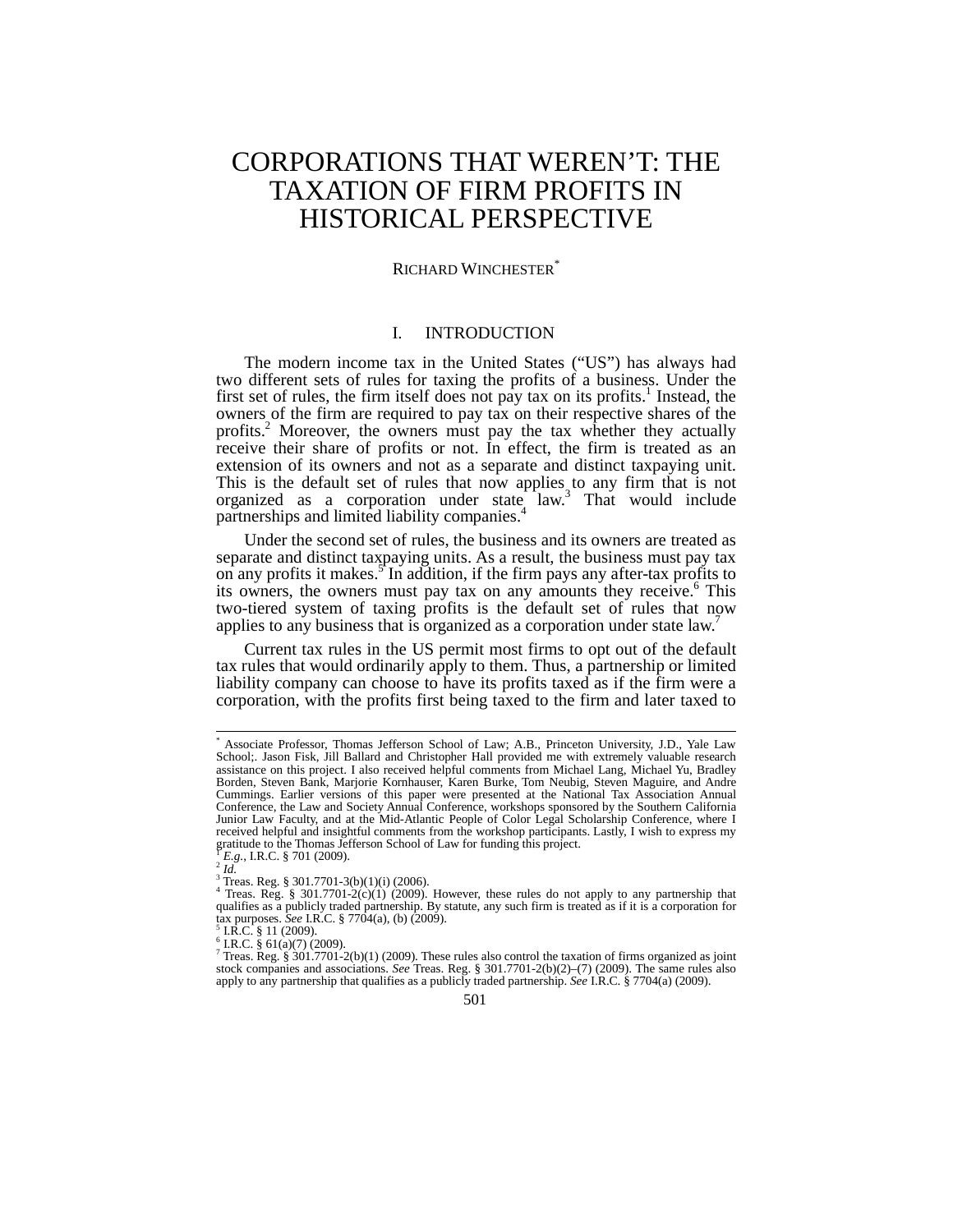the owners in the event the profits are paid out to them.<sup>8</sup> Meanwhile, some corporations can choose to have firm profits taxed as if the business were an extension of its owners. Thus, the shareholders would be taxed on their share of the profits while the firm itself would not be liable for tax.<sup>9</sup>

This framework for determining the tax classification of business firms essentially embodies a tax policy to permit firms to control tax outcomes. After all, the two systems for taxing business profits are likely to have vastly different tax implications in two key respects: (1) the amount of tax owed on a firm's profits; and (2) the time when the tax must be paid. So, giving a firm the opportunity to choose its tax classification effectively permits it to control how much will be due in tax and when the tax must be paid. $^{10}$ 

The U.S. tax system did not always employ the entity classification rules to achieve this objective. However, the U.S. has a long tradition of taxing business profits in a way that disregards a firm's state law business form at least some of the time. As a result, in some cases a state law corporation has not been treated as a corporation for tax purposes, while in other cases the tax law has treated as a corporation a firm that was not organized as one under state law. In both situations, one might view the firms as corporations that weren't.

This article examines the nation's earliest income tax laws, focusing on the provisions that tax business profits in a way that disregards a firm's state law business form. The study reveals that these early provisions were largely intended or designed to achieve an objective that is very different from the one that is achieved under current tax classification rules. The earliest rules were almost always directed at either preserving equitable outcomes or preventing inequitable outcomes in the way business profits were taxed.<sup>11</sup> Paradoxically, the current entity classification rules, that seem to focus on achieving equality of opportunity to control tax outcomes, may actually produce unequal outcomes and undermine the interests of equity.

#### II. THE TAXATION OF FIRM PROFITS–THE FORMATIVE YEARS

The history of the income tax in the U.S. can be divided into two parts. The first part covers the period before the enactment of the Sixteenth Amendment in 1913, which eliminated any constitutional barrier to the imposition of a comprehensive income tax that did not have to be levied on the basis of each state's population.<sup>12</sup> The second period covers the period after the adoption of the Sixteenth Amendment. Each of these periods is

<sup>&</sup>lt;sup>8</sup> Treas. Reg. § 301.7701-3(a) (2006). A statutory provision permits a partnership to elect not to be subject to the rules that would otherwise apply to one. I.R.C. § 761(a) (2009). However, the rule does not technically reclassify the partnership as a corporation for tax purposes.

<sup>9</sup> I.R.C. §§ 1363(a), 1366 (2009). <sup>10</sup> One scholar has been more pointed in his criticisms, noting how the current set of rules benefits the well advised and operates as a potential trap for the ill advised. George K. Yin, The Taxation of Private Business Enterprises: Some Policy Questions Stimulated by the "Check-The-Box" Regulations, 51 SMU L. Rev. 125, 136 (1997).

<sup>&</sup>lt;sup>11</sup> Whether these objectives were actually achieved is another matter. <sup>12</sup> U.S. Const. amend. XVI.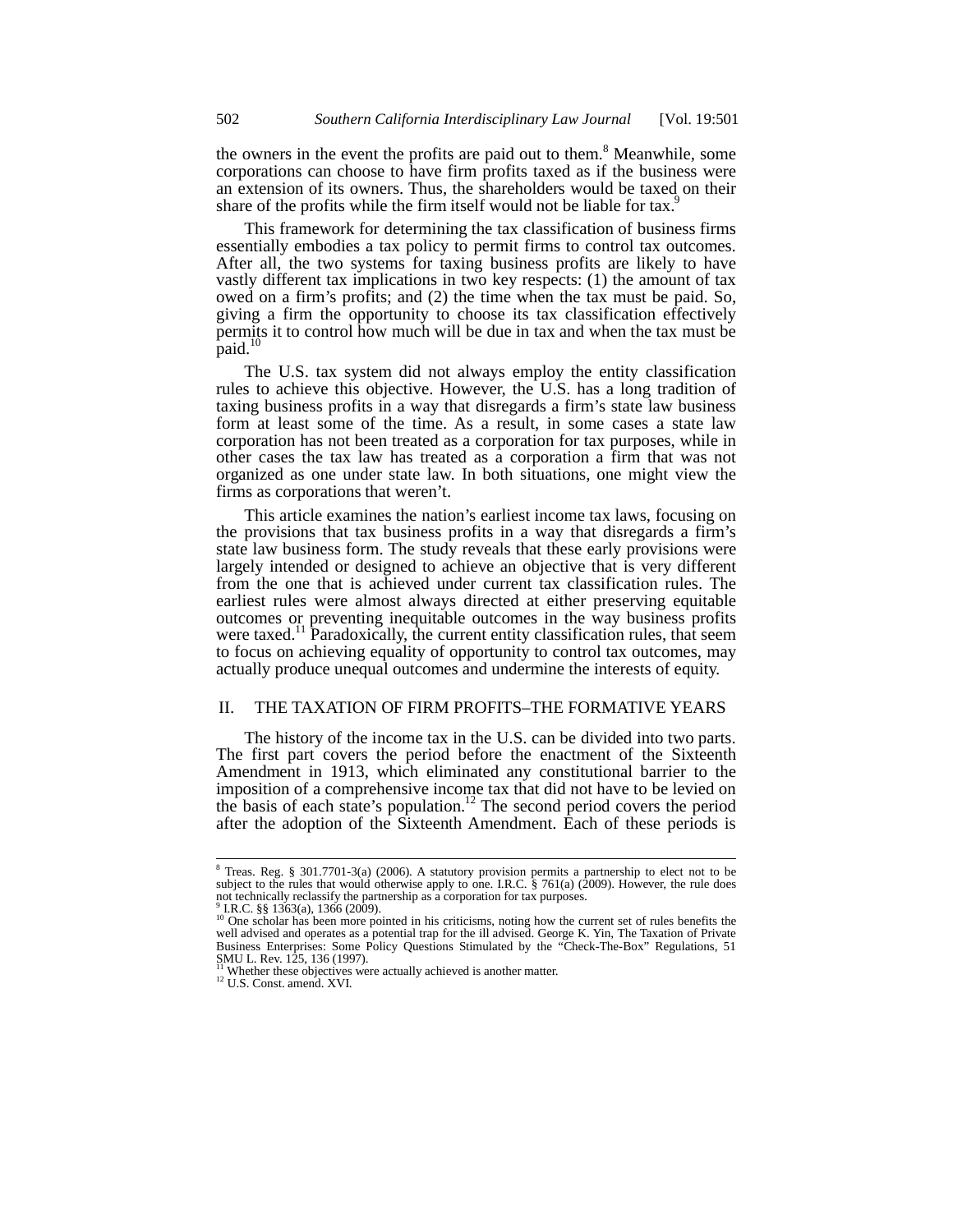characterized by a different theme in the taxation of business profits. In the pre-Sixteenth Amendment period, Congress actually did not make any distinction between partnerships and corporations for federal income tax purposes. Thus, all firms, regardless of their business form, were subject to a virtually identical set of rules for taxing their profits.

After the Sixteenth Amendment, Congress drew a distinction between corporations and partnerships and adopted different rules for taxing the profits of each. However, in a narrow set of cases during the early years of the modern income tax, the taxation of a firm's profits did not reflect the firm's business form. In those instances, Congress suspended the rules that would ordinarily apply largely in an effort to ensure that a firm would not be subject to those default rules when it did not possess the substantive qualities that justified the application of those rules. Lawmakers appeared to be focused on preserving the ability of the system to effectively distinguish firms so it would not produce distorted tax outcomes. Eventually, however, U.S. tax policy evolved to the point at which the country's business entity classification rules are used to provide firms with an equal opportunity to control tax outcomes—an objective that may come at the expense of achieving equal outcomes.

#### A. THE NINETEENTH CENTURY TAX ACTS

# 1. *1862—All Firms Are Exempt from Tax on Profits, While Firm Owners Are Taxed on any Profits Received*

The country's first income tax was enacted in 1862 to finance the Civil War.<sup>13</sup> The tax was designed to operate in a modestly progressive way so that individuals with higher incomes would pay higher tax rates. Everyone was exempt on the first  $$600$  of income.<sup>14</sup> A person had to pay 3% in tax on the rest of his income if it did not exceed  $$10,000$ , while a person had to pay 5% in tax on the rest of his income if it did exceed \$10,000.<sup>15</sup>

The statute was designed so that the profits of any business would be subject to tax when paid out to its owners.<sup>16</sup> In most cases, the owners would have to pay tax on their share of business profits that they received. This seems to be the effect of the statute's definition of an individual's

 $13$  JOHN F. WITTE, THE POLITICS AND DEVELOPMENT OF THE FEDERAL INCOME TAX 68 (1985). As a technical matter, this was not the country's first income tax. In 1861 Congress passed, and the President signed into law, a 3% tax on income. Act of August 5, 1861, ch. 45, § 49, 12 Stat. 292, 309. However, the Treasury made no effort to assess or collect the tax. Steven A. Bank, *Origins of a Flat Tax*, 73 DENV. U. L. REV. 329, 345 (1995). As a result, for all practical purposes, the income tax adopted in 1862 represents the country's first experiment with an income tax.

<sup>&</sup>lt;sup>14</sup> Act of July 1, 1862, ch. 119 § 90, 12 Stat. 432, 473.<br><sup>15</sup> *Id.* 16 This stands in contrast to a rule that would apply a tax to all the profits derived by a business, whether paid out to the owners or not. That model was expressly adopted later in the Revenue Act of 1864, which is discussed in the next section. The Revenue Act of 1862 does not expressly limit the tax to profits that are paid out. However, it would be inconsistent with the statutory scheme to conclude that certain undistributed profits should be taxed. Moreover, it may be that this issue has little practical significance. At the time the law was in effect it was the general practice for a business to distribute all of its earnings to its owners. Steven A. Bank, *A Capital Lock-In Theory of the Corporate Income Tax*, 94 GEO. L.J. 889, 915 (2006) [hereinafter *A Capital Lock-In Theory*] (citing WILLIAM Z. RIPLEY, RAILROADS: FINANCE AND ORGANIZATION 244 (1915)).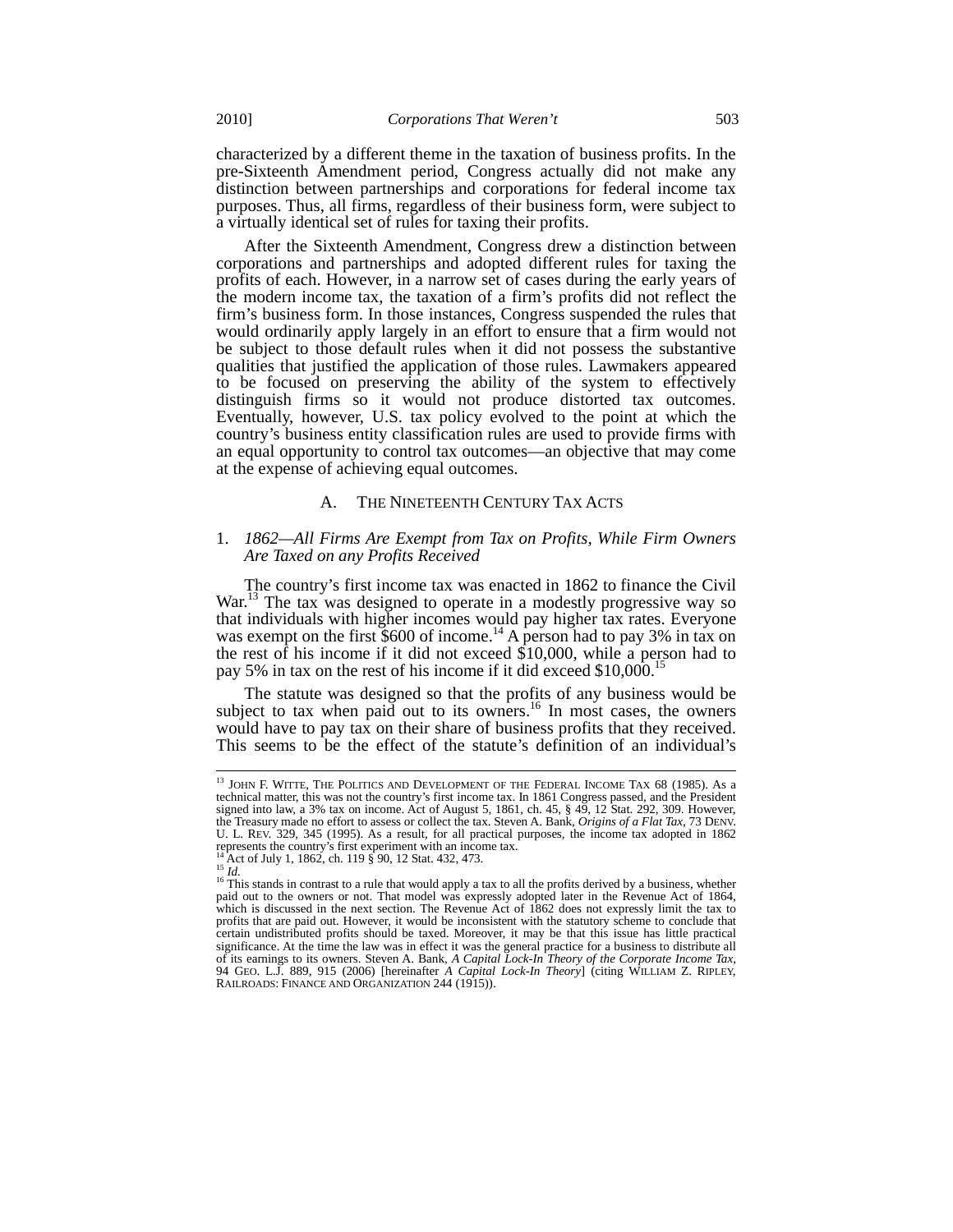taxable income. The term was defined to include all "profits," "dividends" and income "from any other source whatever."<sup>17</sup> However, the recipient did not have to pay tax on any dividends from certain companies that were required to withhold a tax on dividends paid to shareholders.<sup>18</sup> Specifically, certain financial institutions, including banks, trust companies, savings institutions, and insurance companies had to pay a 3% tax on any profits paid out as dividends.<sup>19</sup> This tax had to be deducted from the dividends  $\alpha$  actually paid out.<sup>20</sup> In a similar fashion, all railroad companies had to pay a 3% tax on any profits paid out as dividends, withholding the tax from the dividend.<sup>21</sup> The tax withheld from these payments was designed to be a substitute for the tax that the recipient would have had to pay. Lawmakers intentionally structured the tax to operate in this way so as to avoid a double  $tax.^{2}$ 

However, there was one disparity that arose out of the interaction of the progressive tax on individuals and the flat tax that was withheld on dividends paid by taxable businesses. The income from a taxable business would be overtaxed to a person whose total income was less than \$600. In such a situation, the 3% tax paid by the business on the owner's share of the profits would exceed the 0% tax that would have applied had the dividend been paid by a business not subject to the firm level tax. Meanwhile, the income from the business would be undertaxed to a person whose total income was over \$10,000. In such a situation, the 3% tax paid by the business on the owner's share of the profits would be less than the 5% tax that would have applied had the individual been required to pay the tax on that income.

The possibility that profits of the business could be overtaxed was not without controversy.<sup>23</sup> However, as a practical matter, it probably did not represent a major problem. It seems unlikely that an individual whose income fell below the \$600 exemption ceiling received any dividends, or very little if they did. This seems to be supported by the fact that the tax on dividends accounted for a very small share of total income tax revenues.<sup>2</sup>

By contrast, the possibility that profits of a business could be undertaxed was viewed with enough concern that the Commissioner of Internal Revenue issued a regulation to address the inequity. Under that rule, a 2% tax would be owed on dividends and interest received by individuals whose income exceeded \$10,000.<sup>25</sup> That tax, combined with the 3% tax paid by the business, would equal the 5% tax that would have

<sup>&</sup>lt;sup>17</sup> Act of July 1, 1862, ch. 119 § 90, 12 Stat. 432, 473.<br><sup>18</sup> § 91, 12 Stat. at 473–74.

<sup>&</sup>lt;sup>17</sup> Act of July 1, 1862, ch. 119 § 90, 12 Stat. 432, 473.<br><sup>18</sup> § 81, 12 Stat. at 473–74.<br><sup>19</sup> §§ 81–82, 12 Stat. at 469–71.<br><sup>20</sup> *Id.*<br><sup>21</sup> §§ 81–82, 12 Stat. at 469–71. Railroads had to deduct and withhold a similar 3% to bondholders. *Id.* <sup>22</sup> Steven A. Bank, *Entity Theory as Myth in the Origins of the Corporate Income Tax*, 43 WM. & MARY

L. REV. 447, 453–54 (2001).<br><sup>23</sup> Harold Q. Langenderfer, II, The Federal Income Tax 1861–1872, at 507–09 (1954).<br><sup>24</sup> Robert Stanley, Dimensions of Law in the Service of Order: Origins of the Federal

INCOME TAX 1861–1913, at 279 n.74 (1993).<br><sup>25</sup> George S. Boutwell, A Manual of the Direct and Excise Tax System of the United States

<sup>197 (1863).</sup>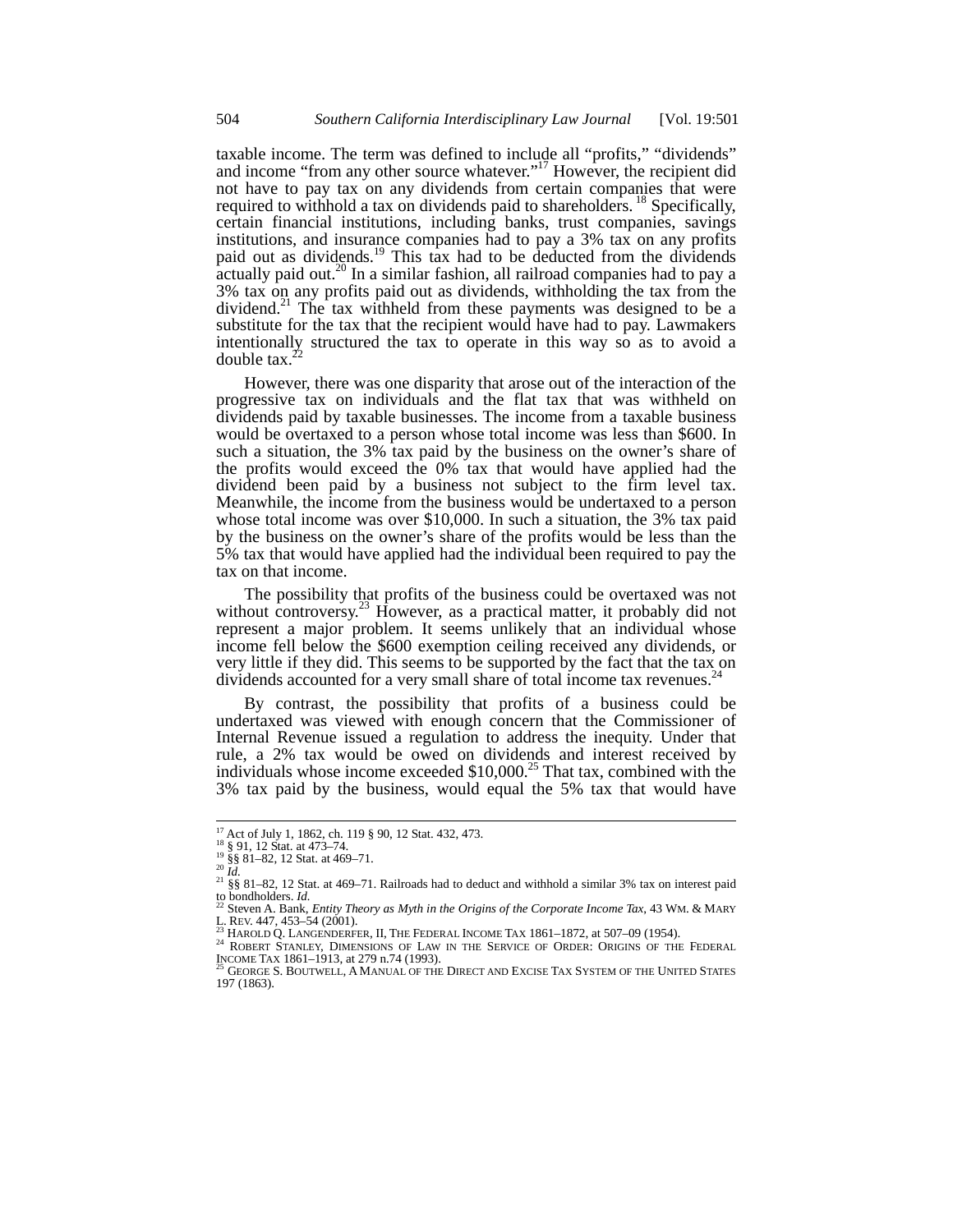applied if the statute required the individual to be taxed on his share of the profits of the business.

Thus, when the country first adopted an income tax, the rules for computing the tax on business profits made no distinction between firms. Firm profits were taxed in the same way no matter what business form was used to conduct the business.<sup>26</sup> In short, a firm's tax classification had nothing to do with its business form, producing equal tax outcomes across all firms.

Admittedly, there were special rules that applied to certain financial institutions and transportation companies. However, those special rules did not produce materially different outcomes. In all cases, only profits that were actually paid out to a firm's owners were subject to tax at a rate that reflected the recipient's income level. The only difference was the manner in which the tax was collected. In cases not covered by the special rules, the owners were personally responsible for paying the tax; while in cases covered by the special rules, the firm was responsible for paying at least a portion of the tax on behalf of the owners.

### 2. *1864–All Firms Are Exempt from Tax, While Firm Owners Are Taxed on Their Share of Profits Derived by the Firm*

By 1864, the country needed more money to finance the Civil War and restructured the income tax to alleviate its financial condition.<sup>27</sup> The measure enacted by Congress differed from the 1862 Act in three important ways. First, the tax rates themselves were increased. Second, the schedule of tax rates applied in bracketed fashion so that each rate applied only to income that fell within a certain range, not to an individual's entire income. Third, the profits of a business were expressly taxed to its owners, whether it was paid out to them or not. This flow-through method of taxing firm profits is the approach that will ultimately characterize the rules for taxing the income derived by a modern-day partnership. However, as under prior law, the 1864 Act made no distinction between firms based on the business form used to conduct the business. As a result, the Act had the effect of treating a corporation as a partnership for tax purposes.

Under the 1864 Act, an individual was exempt on his first \$600 of income. Further, a 5% tax applied to income over \$600 and up to \$5000, while a 10% tax applied to all income over  $$5000.<sup>28</sup>$  The profits of a

 $\overline{a}$ 

 $26$  The financial institutions and transportation companies that had to withhold tax on dividends paid to shareholders happened to represent the lion's share of corporations in existence at this time. Steven A. Bank, *Entity Theory as Myth in the Origins of the Corporate Income Tax*, 43 Wm. & Mary L. Rev. 447, 512 n.341 (2001) (citing JAMES WILLARD HURST, THE LEGITIMACY OF THE BUSINESS CORPORATION IN THE LAW OF THE UNITED STATES 1780-1970 (1970)). Nevertheless, the tax system did not overtly target corporations for special treatment by virtue of their corporate status. More important, the tax on corporate profits did not materially differ from the tax on other forms of income.

<sup>&</sup>lt;sup>27</sup> Joseph A. Hill, *The Civil War Income Tax*, 8 Q.J. ECON. 416, 423 (1894).<br><sup>28</sup> Act of March 3, 1865, ch. 78, 13 Stat. 469, 479, amending Act of June 30, 1864, ch. 173 § 116, 13 Stat. 223, 281. Prior to the amendment, an individual was exempt on his first \$600 of income, a 5% tax applied on income over \$600 and up to \$5000, a 7.5% tax applied on income over \$5000 and up to \$10,000, and a 10% tax applied on income over \$10,000. Congress made the change in order to reduce a shortfall in expected revenues. ROBERT STANLEY, DIMENSIONS OF LAW IN THE SERVICE OF ORDER: ORIGINS OF THE FEDERAL INCOME TAX 1861–1913, at 35 (1993).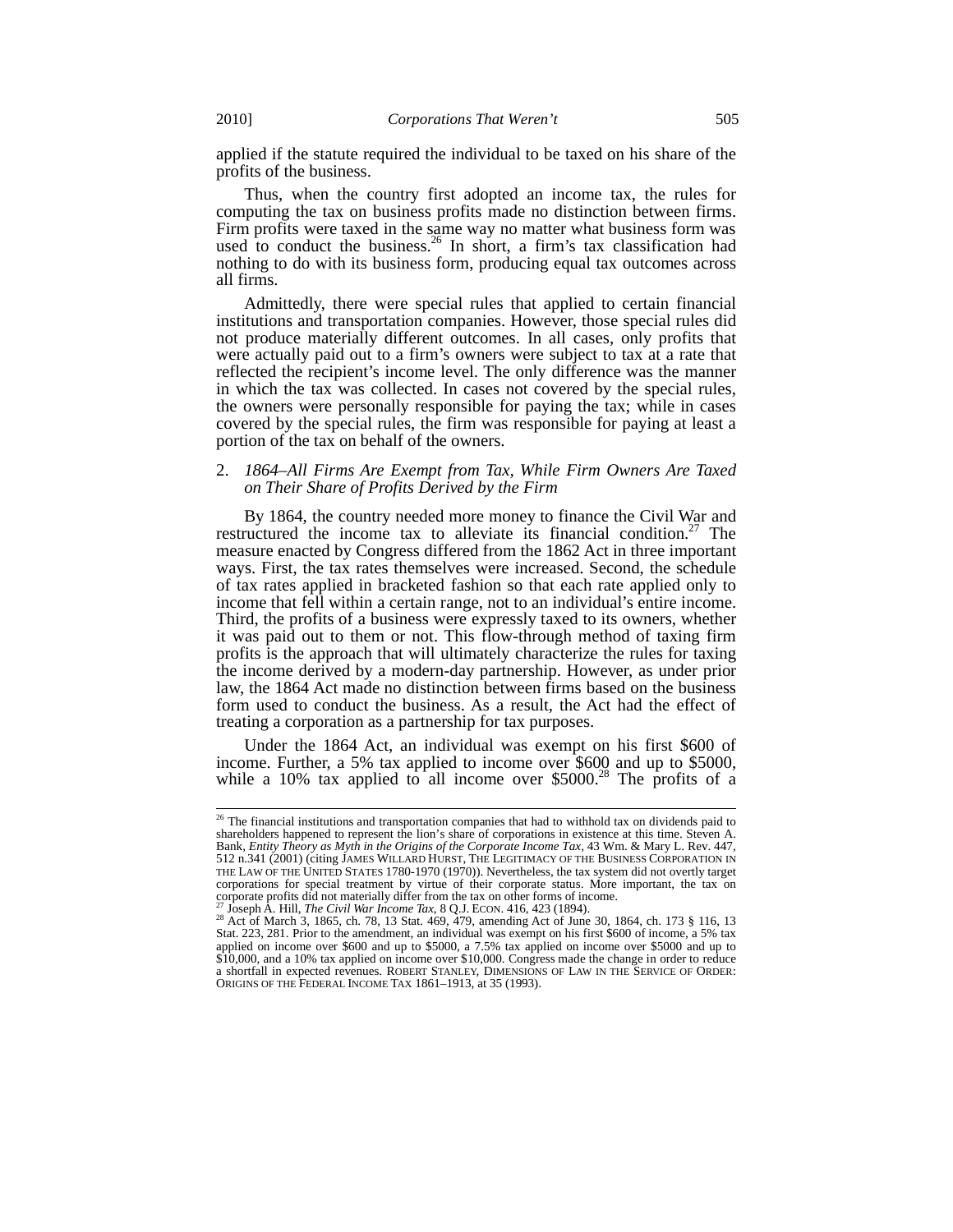business were expressly taxed to the individual owners, regardless of whether the business was incorporated or whether the profits were paid out to the owners.<sup>29</sup> Thus, as in the Act of 1862, the Act of 1864 contained a uniform rule for taxing the profits of a business. The two tax acts differed, however, in that the former limited the tax to profits paid out to owners, while the latter applied the tax to profits that were paid out in addition to profits that were retained by the business.

As under prior law, the 1864 Act contained special rules for collecting the tax on the profits of certain firms. Technically speaking, a business that operated in certain industries had to pay a flat tax on its annual profits. Certain financial institutions had to pay a 5% tax on all dividends paid to shareholders and on any undistributed surplus. $30$  A separate provision required certain transportation companies to do the same.<sup>31</sup> In each case the tax on the dividends had to be withheld from the payments made to the shareholders, just as they had under the 1862 Act.

As originally enacted, if an individual received a dividend from any taxable firm, the recipient was not subject to tax on the dividend.<sup>32</sup> This was the very same way the 1862 Act coordinated the taxes on individuals and firms. Of course, this solution was an imperfect one for the same reasons that it did not completely eliminate the disparities in the taxation of business profits under the 1862 Act. The approach was effective in preventing business profits from being overtaxed or undertaxed in situations in which the shareholder's income fell between \$600 and \$5000—the range that was already subject to the 5% tax rate that applied to the business. However, this approach did not alleviate the problem of overtaxed or undertaxed profits that occurred when the shareholder's income fell outside of that range. Because the 5% tax on the business was more than the zero tax rate on income up to \$600, an individual in that income bracket would be overtaxed on their share of the profits from such a business. Meanwhile, because the 5% tax on the business was lower than the 10% tax on individual income over \$5000, an individual in that income tax bracket would be undertaxed on their share of the profits from such a business.<sup>33</sup>

<sup>&</sup>lt;sup>29</sup> Act of June 30, 1864, ch. 173, § 117, 13 Stat. 223, 282 ("[T]he gains and profits of all companies, whether incorporated or partnership . . . shall be included in estimating the annual gains, profits, or income of any person entitled to the same, whether divided or otherwise."). Under the interpretation of the Commissioner of Internal Revenue, the amounts taxed to an individual included the undivided profits of a corporation. *See* DIGEST OF DECISIONS AND REGULATIONS MADE BY THE COMMISSIONER OF INTERNAL REVENUE, 1864–1898, at 16, 36, 37, 39, 40 (1906). In dictum, the Supreme Court concurred with this interpretation. Collector v. Hubbard, 79 U.S. 1 (1870). Taxing partnerships and corporations in the same way under a uniform rule seems to be consistent with the prevailing view about the nature of a partnership and a corporation. At the time, both business forms were considered to be an aggregate of its owners. *See* Marjorie E. Kornhauser, *Corporate Regulation and the Origins of the Corporate Income* 

<sup>&</sup>lt;sup>6</sup> § 120, 13 Stat. at 283–84. A business was subject to this provision if it was a bank, trust company, savings institution, or fire, marine, life, or inland insurance company. *Id.*  $\frac{31}{8}$  § 122, 13 Stat. at 284–85. The same withholding tax applied to any interest paid to bondholders. *Id.* A

business was subject to this provision if it was a railroad, canal, turnpike, canal navigation or slackwater company. *Id.* <sup>32</sup> § 117, 13 Stat. at 284. **33** The possibility of overtaxed and undertaxed income did not exist under the bill that was originally

introduced by the House Ways and Means Committee. That piece of legislation imposed a flat 5% tax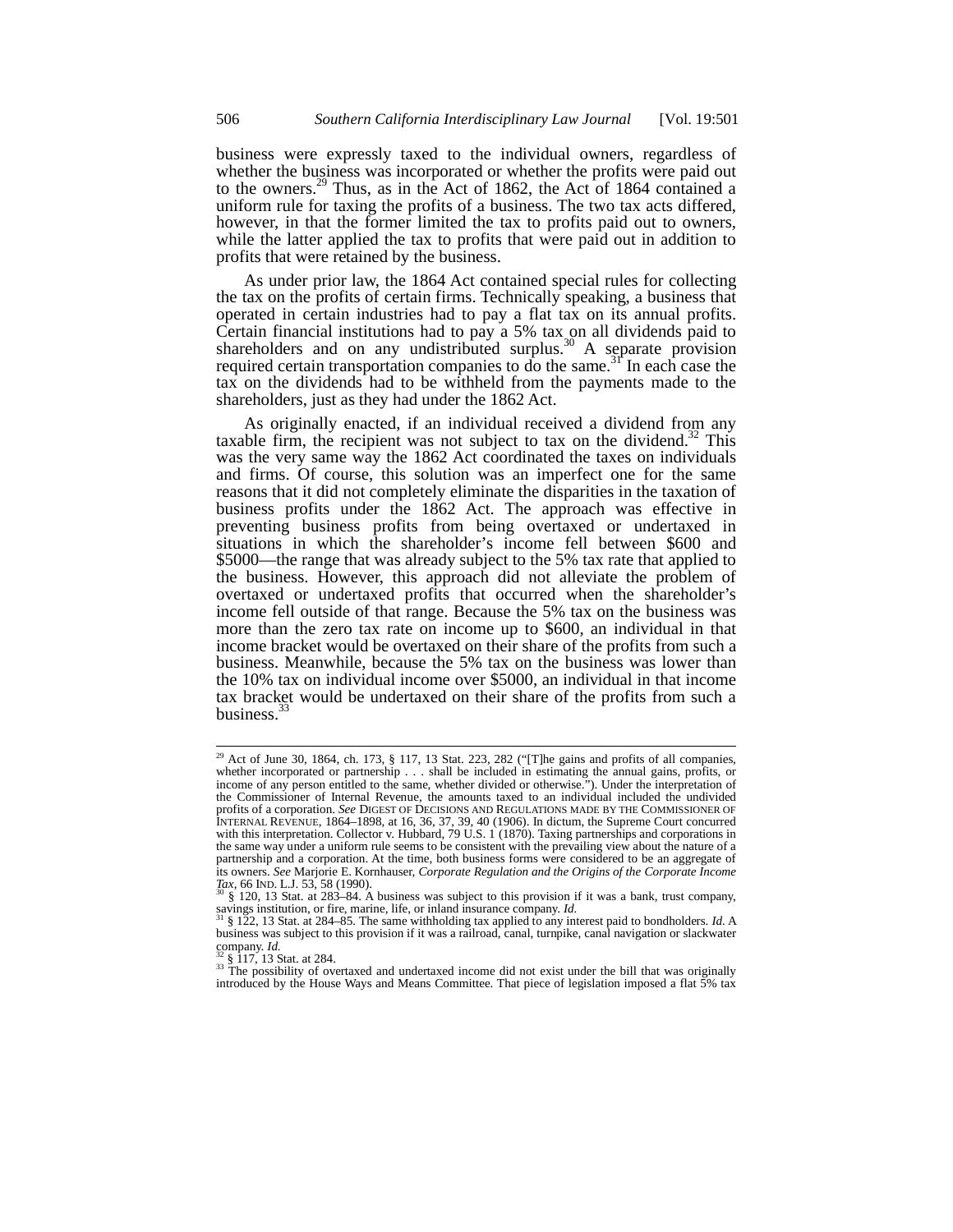The problem of overtaxed and undertaxed business profits was corrected by amendments incorporated into the 1864 Act before it went into effect. Under the amended version, an individual had to include in income any dividends on which the payor withheld  $\text{tax.}^{34}$  However, the tax withheld on any payment was counted towards the recipient's tax liability.<sup>35</sup> This tax credit mechanism stands in contrast to the provisions of the original Act that simply excluded these items of tax paid income from the recipient's gross income. Under the revised design, the potential for an item to be undertaxed was eliminated because if the recipient had income in excess of \$10,000, placing the individual in the 10% tax bracket, a tax of 5% would still be owed on any dividend on which the payor withheld 5%.

In effect, the revised set of rules treated all firms, including corporations, like modern day partnerships, where the partners, not the partnership, are taxed on firm profits. The only difference is that the 1864 Act contained a distinctive mechanism for collecting the tax. In most cases, the owners were personally responsible for paying the tax. However, in certain cases the firm was responsible for paying at least a portion of the tax on behalf of the owners. These were the rules that applied regardless of a firm's business form, including those organized as corporations.

In 1867, Congress amended the 1864 Act so as to restructure the income tax in some notable ways. But it did not abandon the uniform way of taxing firm profits. A flow through approach (like the current method for taxing partnership profits) continued to apply to all firms, including corporations, so that the tax outcome would be virtually the same in all cases. First, Congress replaced the two-tiered graduated rates with a flat 5% tax on all income in excess of a  $$1000$  exemption amount.<sup>36</sup> The change reduced the amount of progressivity built into the tax system, but it did not eliminate it entirely; for all practical purposes there were two tax brackets: a 0% bracket and a 5% bracket. Even this structure would cause an individual's tax burden to gradually increase with his ability to pay because the effective tax rate would rise with the person's income level.

Congress also changed the way the tax on individuals was coordinated with the tax on transportation companies and financial institutions. The existing law required an individual to take the dividends into account but permitted the recipient's tax liability to be reduced by the tax withheld on the payment by the firm. Under the amended law, any dividends received from a taxable business would not be taken into account when computing an individual's tax liability.<sup>37</sup> Despite these changes, the rules continued to

on all income, including business profits. EDWIN R. A. SELIGMAN, THE INCOME TAX: A STUDY OF THE HISTORY, THEORY, AND PRACTICE OF INCOME TAXATION AT HOME AND ABROAD 440 (The MacMillan Company 2d prtg. 2004) (1911). The problem only arose after the bill was modified during congressional debates to include a graduated rate structure. *Id.* at 441.<br><sup>34</sup> Act of March 3, 1865, ch. 78, 13 Stat. 469, 479. Any

<sup>34</sup> Act of March 3, 1865, ch. 78, 13 Stat. 469, 479. Any interest from a taxable firm was also excluded<br>from the recipient's income. *Id. See also* § 122, 13 Stat. at 284–85.<br><sup>35</sup> Act of March 3, 1865, ch. 78, 13 Stat. 469

from the payment was identical to the 5% flat tax imposed on the individual. However, because an individual was exempt on the first \$1000 of income, there was at least the potential for a dividend to be overtaxed to the extent it was paid to someone whose income did not exceed \$1000.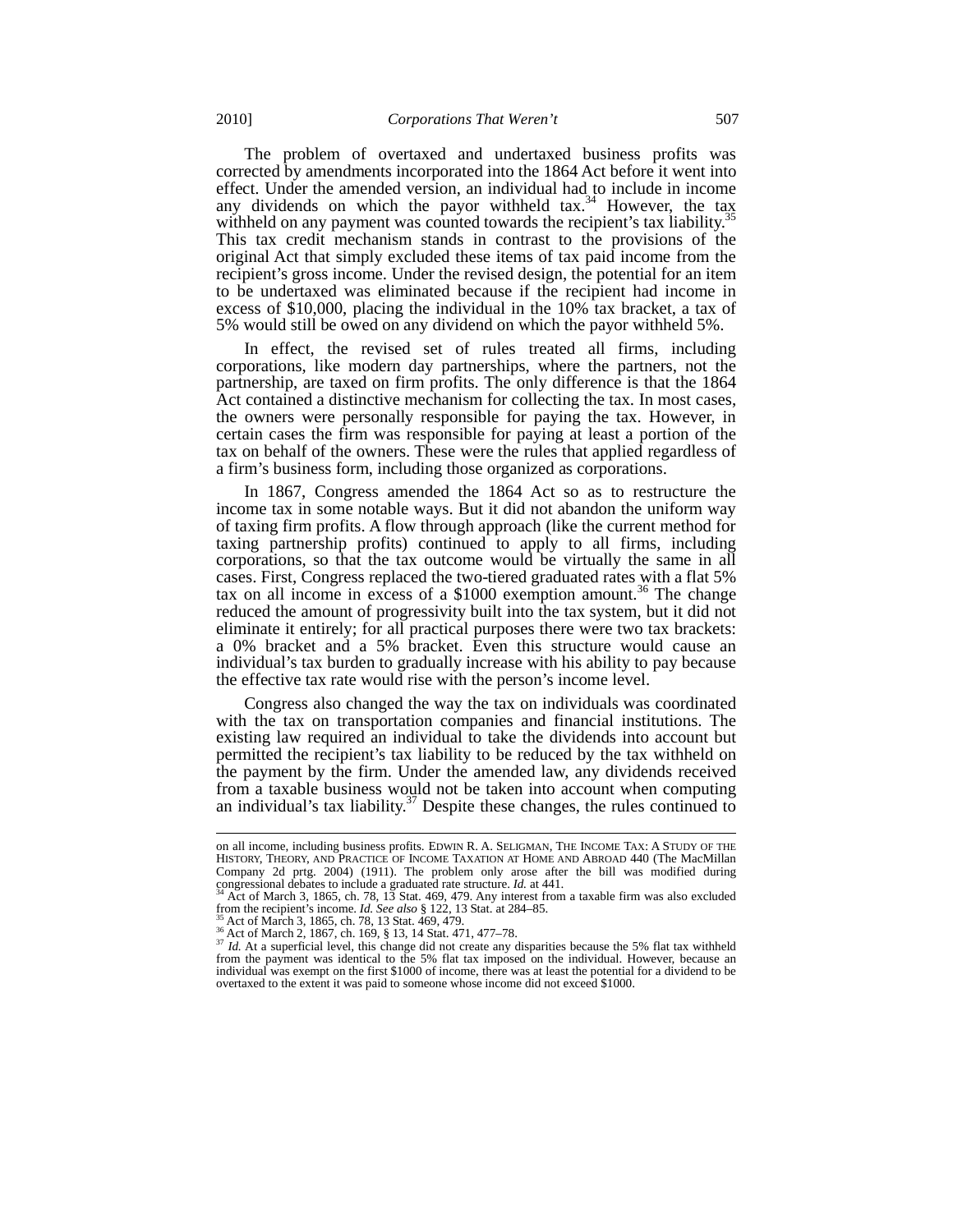operate in a way that effectively made all firm profits taxable to the owners, with the firm having to pay the tax on behalf of the owner in some cases. Although this approach has come to represent the way the U.S. taxes partnership profits, it was applied equally to partnership and corporations under the Act, resulting in equal tax outcomes across all firms.<sup>3</sup>

In 1879, Congress reduced the tax rate to  $2.5\%$ .<sup>39</sup> The reduced tax remained in effect until  $1873<sup>40</sup>$  Once hostilities between the states ended, wealthy individuals successfully pressured the government to repeal the tax, stressing that it was a temporary measure intended to meet the demands of the war and nothing more.<sup>41</sup> Subsequently, Congress reinstituted a tax on incomes as part of the Tariff Act of  $1894$ <sup>42</sup> Under that measure, individuals had to pay a  $2\%$  tax on incomes in excess of \$4000.<sup>43</sup> All corporations and associations, but not partnerships, had to pay a 2% tax on their profits, including those paid out to shareholders as dividends.<sup>44</sup> However, such dividends were not included in the taxable incomes of the shareholders.<sup>45</sup> No prior revenue act used a firm's organizational form as the basis for determining how its profits would be taxed. However, the income tax of 1894 was never actually implemented because it was struck down by the Supreme Court as an unconstitutional direct tax that could not be imposed because it was not levied on the basis of a state's population.<sup>46</sup>

# B. THE TAX ACTS OF THE EARLY TWENTIETH CENTURY

Congress addressed the constitutional shortcomings of the 1894 Act by passing the 1909 Corporate Excise Tax. That measure imposed a tax on "every corporation, joint stock company or association, . . . and every insurance company." $47$  Technically speaking it was an excise tax, not an income tax, on the privilege of doing business in corporate form.<sup>48</sup> However, the tax itself was computed by taking 1% of the firm's net income over \$5000.<sup>49</sup> When challenged, the Act was upheld as a constitutionally permissible excise tax and not an income tax.<sup>50</sup> Later, the

<sup>&</sup>lt;sup>38</sup> This may reflect the fact that at the time a corporation was largely considered to be a contract among individuals, making it necessary to treat the firm as an aggregate of its members, just like a modern day partnership. See Marjorie E. Kornhauser, Corporate Regulation and the Origins of the Corporate Income Tax, 66 Ind. L.J. 53, 58 (1990). This widely held view was ultimately replaced by one that views a corporation as a separate entity. Id. at 61. See also Patrick E. Hobbs, Entity Classification: The One Hundred-Year Debate, 44 Cath. U. L. Rev. 437, 446 (1995) (describing how legislators justified the decision to single out the corporation as an organizational form that deserved to be treated as an entity).<br><sup>39</sup> Act of July 14, 1870, ch. 255 § 6, 16 Stat. 256, 257.<br><sup>40</sup> See Act of 1874 § 3140, 18 Stat. 604.<br><sup>41</sup> Dennis

See Act of 16/4 § 5140, 16 Stat. 604.<br>41 Dennis J. Ventry, Jr., Equity versus Efficiency and the U.S. Tax System in Historical Perspective, in<br>TAX JUSTICE: THE ONGOING DEBATE 25, 29 (Joseph J. Thorndike and Dennis J. Ventr E. Hobbs, *Entity Classification: The One Hundred-Year Debate*, 44 CATH. U. L. REV. 437, 441–52

 $(1995)$ .<br> $^{43}$  § 27, 28 Stat. at 503.<br> $^{44}$  § 32, 28 Stat. at 556.<br> $^{45}$  § 28, 28 Stat. at 554.

<sup>&</sup>lt;sup>46</sup> Solo, *Let the Street Co.*, 157 U.S. 429 (1995) *aff'd on reh'g*, 158 U.S. 601 (1895).<br><sup>47</sup> Revenue Act of 1909, ch. 6 § 38, 36 Stat. 11, 112.<br><sup>48</sup> *Id.*<br><sup>49</sup> *Id.*<br><sup>50</sup> Flint v. Stone Tracy Co., 220 U.S. 107, 147–52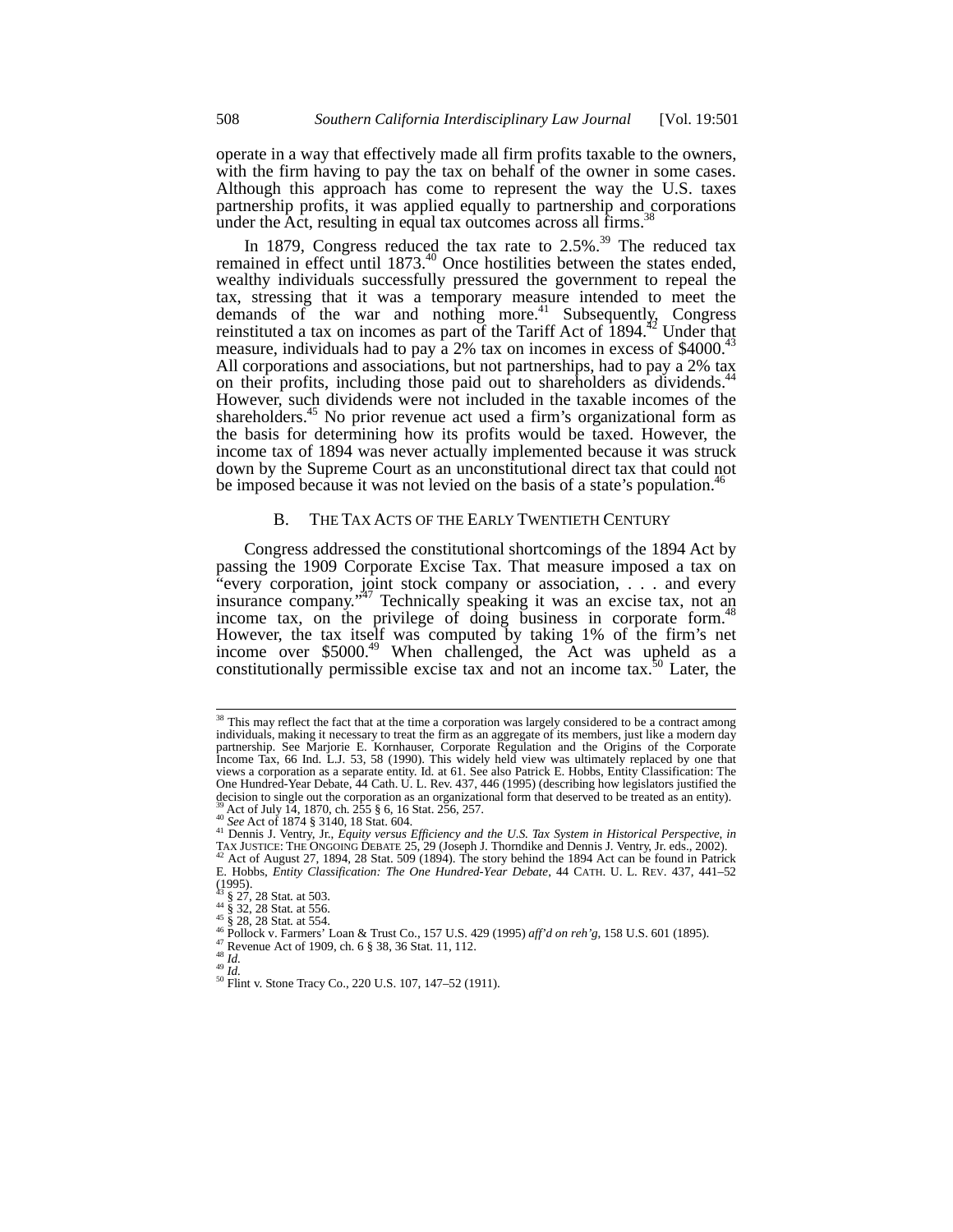1909 Act set the stage for the disparate taxation of corporate profits and partnership profits in revenue laws.<sup>5</sup>

Under growing political pressure to supplement the regressive system of tariffs with a progressive tax on incomes, President Howard Taft called on Congress to propose a Constitutional amendment that would give Congress broad power to enact an income tax, thus eliminating the impediment that prevented the  $1894$  tax from taking effect.<sup>52</sup> On February 25, 1913, the Sixteenth Amendment was ratified. In its wake Congress adopted an income tax on individuals and corporations. One of the overriding objectives was to devise a system that allowed the tax burden to vary with an individual's ability to pay. This was largely motivated by the fact that the existing system of tariffs and excise taxes allocated the tax burden in an inequitable way, causing poorer persons to surrender a greater share of their income to the government than the wealthy.<sup>53</sup>

# 1. *1913–Any Corporation That Fraudulently Accumulates Profits Is Taxed Like a Partnership*

The tax system adopted in 1913 was slightly more complex than the ones that preceded it, partly because it actually consisted of two separate taxes on individuals. The first was the normal tax and the second was the surtax. There was also an entity level tax on corporations and similar business forms, but not partnerships.<sup>54</sup> The normal tax was calibrated so that it did not overlap with the corporate tax, preventing the double taxation of corporate profits. However, the surtax was not so calibrated, creating disparities in the taxation of firm profits that lawmakers struggled to address.<sup>55</sup> The attempts to resolve the disparities gave rise to the two approaches for taxing firm profits: the partnership model of treating the firm as an extension of its owners, and the corporate model of treating the firm and its owners as separate and distinct taxpaying units. The corporate model for taxing firm profits was devised largely as a response to the growing practice by corporate managers to retain larger portions of their earnings and investing those amounts into the business. Only a firm operating in corporate form could effectively pursue this practice because only the corporate form, not the partnership, virtually eliminated the ability of investors to unilaterally withdraw either their invested capital or the

 $51$  A thorough history of the 1909 Corporate Excise Tax can be found in Marjorie E. Kornhauser, *Corporate Regulation and the Origins of the Corporate Income Tax*, 66 IND. L.J. 53 (1990).<br><sup>52</sup> *See* 44 CONG. REC. 3344–45 (1909) (recording President's Taft's letter to the Senate as it was read on

June 16, 1909).<br><sup>53</sup> H.R. REP. NO. 63-5, at 1, 3 (1913) *reprinted in* 1939-1 (part 2) C.B. 1.

<sup>&</sup>lt;sup>53</sup> H.R. REP. No. 63-5, at 1, 3 (1913) *reprinted in* 1939-1 (part 2) C.B. 1.<br><sup>54</sup> The corporate tax applied to "every corporation, joint-stock company or association, and every insurance company, organized in the United partnerships." Revenue Act of 1913, ch.  $16 \text{ § } \Pi$ .G(a), 38 Stat. 114, 172.

It is not entirely clear why Congress designed the system in this way. One possible explanation is that it was adapting an existing set of rules to achieve new objectives. The corporate income tax replicated a virtually identical tax that had been in place since 1909. Act of Aug. 5, 1909, ch. 6, § 38, 36 Stat. 11, 112 (1909). The normal tax seems to have been viewed as an extension of that tax to individuals. *See* 50 CONG. REC. 1302 (1913) (remarks of Representative Anderson). Rather than redesign that tax to achieve its progressive objectives, lawmakers may have simply decided to adopt an entirely separate progressive tax that would operate in tandem with the normal tax.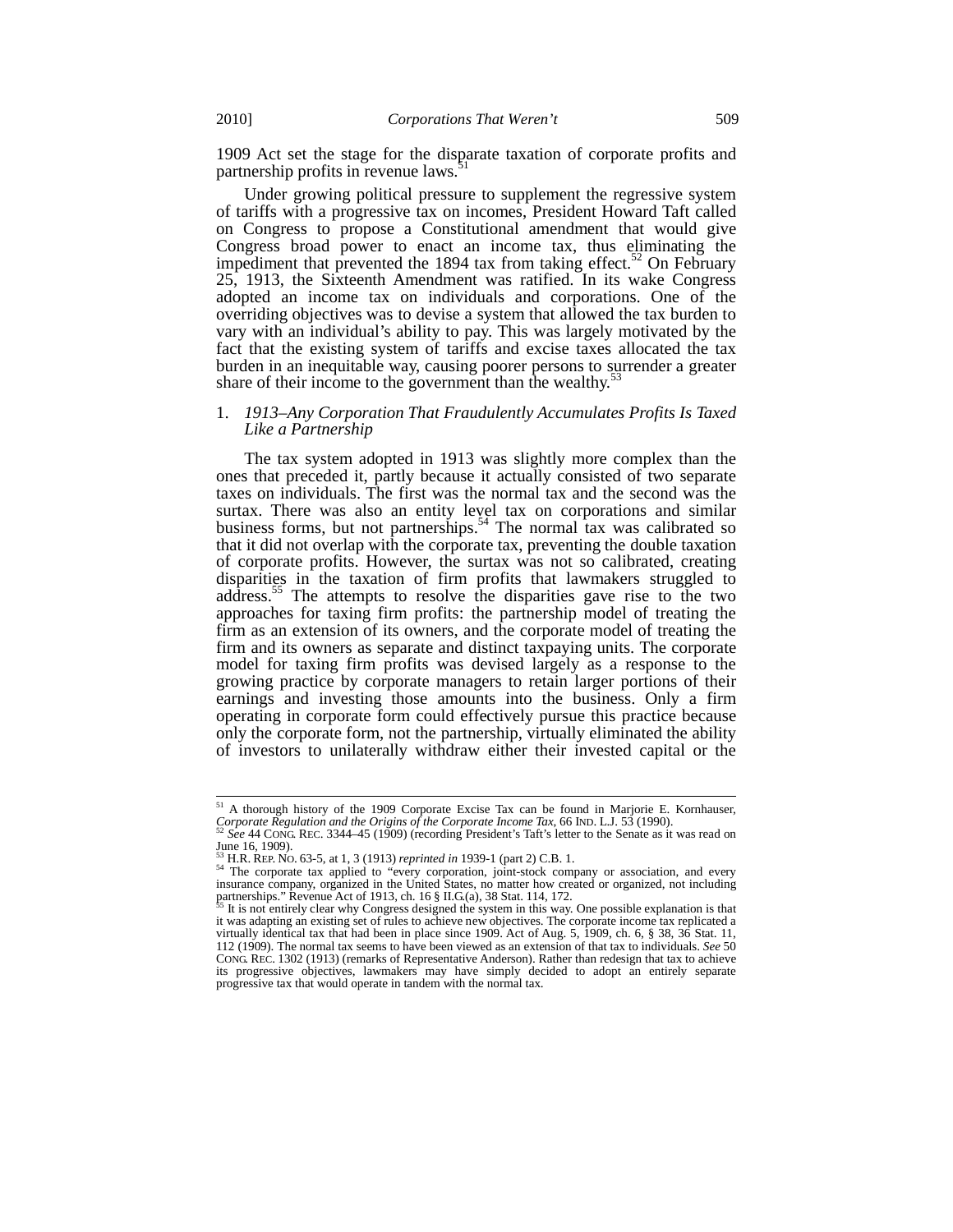earnings generated by the firm.<sup>56</sup> However, lawmakers did not subject all state law corporations to this newly devised corporate model of taxation. As explained below, there were certain situations in which corporate profits were effectively taxed as if they were derived by a partnership.

The normal tax was a 1% tax on an individual's net income in excess of an exempt amount. $57$  The exempt amount depended on a person's marital status. An unmarried individual was allowed to exclude the first \$3000 from the normal tax, while married couples were collectively allowed to exclude the first  $$4000<sup>58</sup>$  An individual's net income included his share of the profits of any partnership, whether those profits were distributed or not.<sup>39</sup> However, it did not include any corporate dividends.<sup>60</sup> Instead, all dividends and any undistributed corporate profits were subject to an identical 1% tax at the firm level under the corporate tax provisions. $^{\circ}$ <sup>1</sup> Thus, as in prior tax laws, the firm level tax paid by certain businesses was the functional substitute for the tax that would have been paid by the recipient. However, because the normal tax only kicked in when an individual's income exceeded the exempt amount, an individual whose income fell below that threshold would have been overtaxed on his share of any corporate profits, assuming the profits were paid out in the same year they were earned.

The disparities produced by the normal tax paled in comparison to the disparities produced by the surtax. Under the surtax, an individual whose income exceeded \$20,000 was subject to tax under a schedule of six rates ranging from 1% to  $6\%$ .<sup>62</sup> The rates applied in a graduated way with the 1% tax applying to net incomes above \$20,000 and up to \$50,000, while the 6% rate applied to amounts in excess of  $$500,000$ .<sup>63</sup> There appears to have been broad agreement on this overall structure of the surtax.<sup>64</sup> However, lawmakers seemed to struggle before settling on an approach for applying the surtax (or any second level of tax) to business profits. The difficulties partly reflected the fact that there was a vigorous debate over the merits of drawing distinctions between corporations and partnerships for the purpose of taxing their profits.

The application of the surtax to business profits was not expressly addressed in the original bill reported out of the House Ways and Means Committee and later passed by the full House. The Senate Finance Committee addressed it directly by amending the bill to include a provision

<sup>56</sup> *A Capital Lock-In Theory*, supra note 16, at 917-20 . Not everyone believes this explains the emergence of a unique set of rules for taxing corporate profits. *See, e.g.*, George K. Yin, *The Future Taxation of Private Business Firms,* 4 FLA. TAX REV. 141, 145 (1999) (observing that theory of the corporation as a separate entity influenced the development of the rules for taxing corporate profits).<br><sup>57</sup> Revenue Act of 1913, ch. 16, § II.A.1., 38 Stat. 114, 166.

Revenue Act or 1913, cn. 10, § 11.A.1., 30 Stat. 114, 100.<br>
<sup>58</sup> § II.C., 38 Stat. at 168.<br>
<sup>59</sup> § II.D., 38 Stat. at 169.<br>
<sup>61</sup> § II.B., 38 Stat. at 167.<br>
<sup>61</sup> § II.G.(a), 38 Stat. at 172.<br>
<sup>62</sup> § II.A.2., 38 Stat. at 16 by the House Ways and Means Committee and adopted by the full House of Representatives. *Compare* S. REP. NO. 63-80, at 24–26 (1913) *reprinted in* 1931-1 (part 2) C.B. 1 *with* H.R. REP. NO. 63-5, at XXXVI–XXXIX (1913) *reprinted in* 1931-1 (part 2) C.B. 1.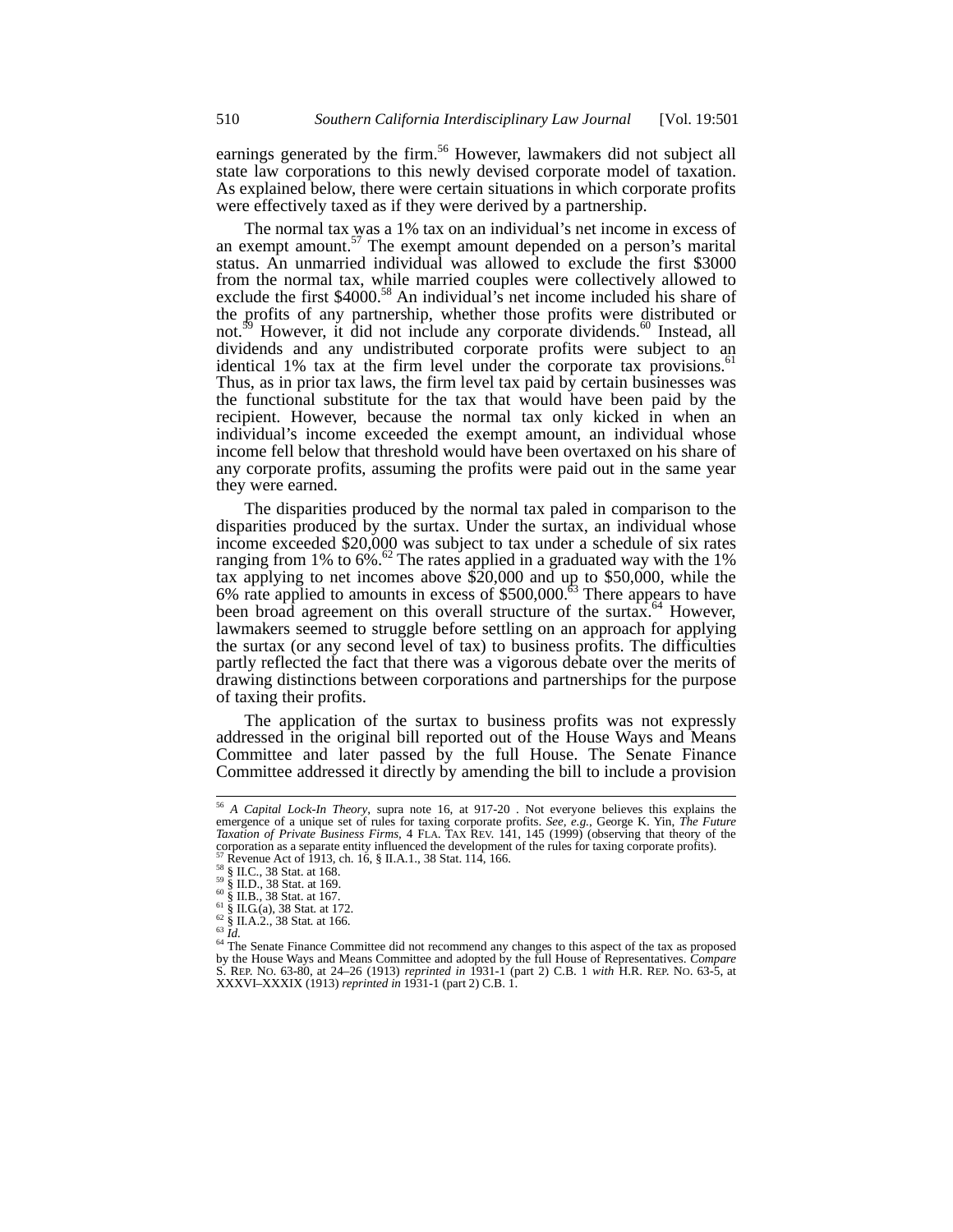that required an individual to pay surtax on his share of the profits of any business, whether incorporated or not, as long as he would be "legally entitled to enforce the distribution or division of the same."<sup>65</sup> The drafters inserted this language out of an apparent concern that both partnerships and corporations would start reducing the amount of profits they distributed to their owners in an attempt to prevent those profits from being subject to the surtax.<sup>66</sup>

The idea of taxing an individual on a portion of firm profits not actually received by them was not new. The 1864 Act set a precedent for that. However, lawmakers began to question whether the law could operate in that way. Specifically, some questioned whether the law could validly permit the undistributed profits of a corporation to be considered the income of any shareholder.<sup> $57$ </sup> For that reason, the provision was sent back to the committee for further consideration.<sup>68</sup> No one appeared to question the validity of taxing a partner on the undistributed profits of a partnership. This dichotomy in approaches for taxing firm profits is consistent with the evolving views about the legal status of incorporated and unincorporated

This seems to be clear from the following exchange between Senators Root and Williams on the floor of the Senate:

Mr. Root. Mr. President, before the amendment goes back to the committee, I desire to ask that the committee consider the question whether it is possible that the gains and profits referred to in this provision can be regarded as the income of the individual stockholder when they are not divided or distributed. As I understand, this clause would have the effect of imposing an income tax on the aliquot share of each stockholder of a corporation in that part of the profits of the corporation for the year which might have been distributed but were not distributed.

Mr. Williams. Not precisely that; but such part of the income of the partnership or corporation as a partnership or shareholder would have the legal right to force the distribution of.

Mr. Root. But taking it altogether, particularly considering the concluding words, I think it does aim to tax as income of the stockholder the profits of the corporation which are not divided. . . . I understand the law to be–I think it is the law in all of our States–that no stockholder has a right to demand a dividend from the profits of a corporation against the judgment of the directors or trustees of the corporation.

*Id.* However, Senator William Borah openly noted that if the committee decided not to apply the surtax to undistributed corporate profits, Congress would have to contend with reducing the risk that large estates would incorporate in order to escape the surtax. 50 CONG. REC. 3774, 3775 (1913) (remarks of Senator Borah).

<sup>&</sup>lt;sup>65</sup> SEIDMAN'S LEGISLATIVE HISTORY OF FEDERAL INCOME TAX LAWS 1938-1961, at 983 (1938). 66 Senator Williams offered this explanation in response to a question raised by Senator Elihu Root on the floor of the Senate:

That language, "if divided or distributed," is somewhat awkward, and for that very reason we want it to go back to the committee; but the object of the amendment was this: Here is a partnership, for example; the partners might make a very large amount of money, but they can effect an agreement whereby, instead of setting aside to each partner his income for that year, they allow it to go into the business, each partner to draw against the firm and make a showing of having no income at all from the partnership. Then, it was thought that for the purpose of obtaining revenue a corporation might now and then pass up a portion of its profits to surplus or otherwise refrain from distributing them.<br>  $\frac{50 \text{ CONG. RFC}}{100 \text{ T}}$  This secure to  $\frac{1}{2}$  at  $\frac{1}{2}$  and  $\frac{1}{2}$  and  $\frac{1}{2}$  and  $\frac{1}{2}$  and  $\frac{1}{2}$  and  $\frac{1}{2}$  and  $\frac{1}{2}$  and  $\frac{1$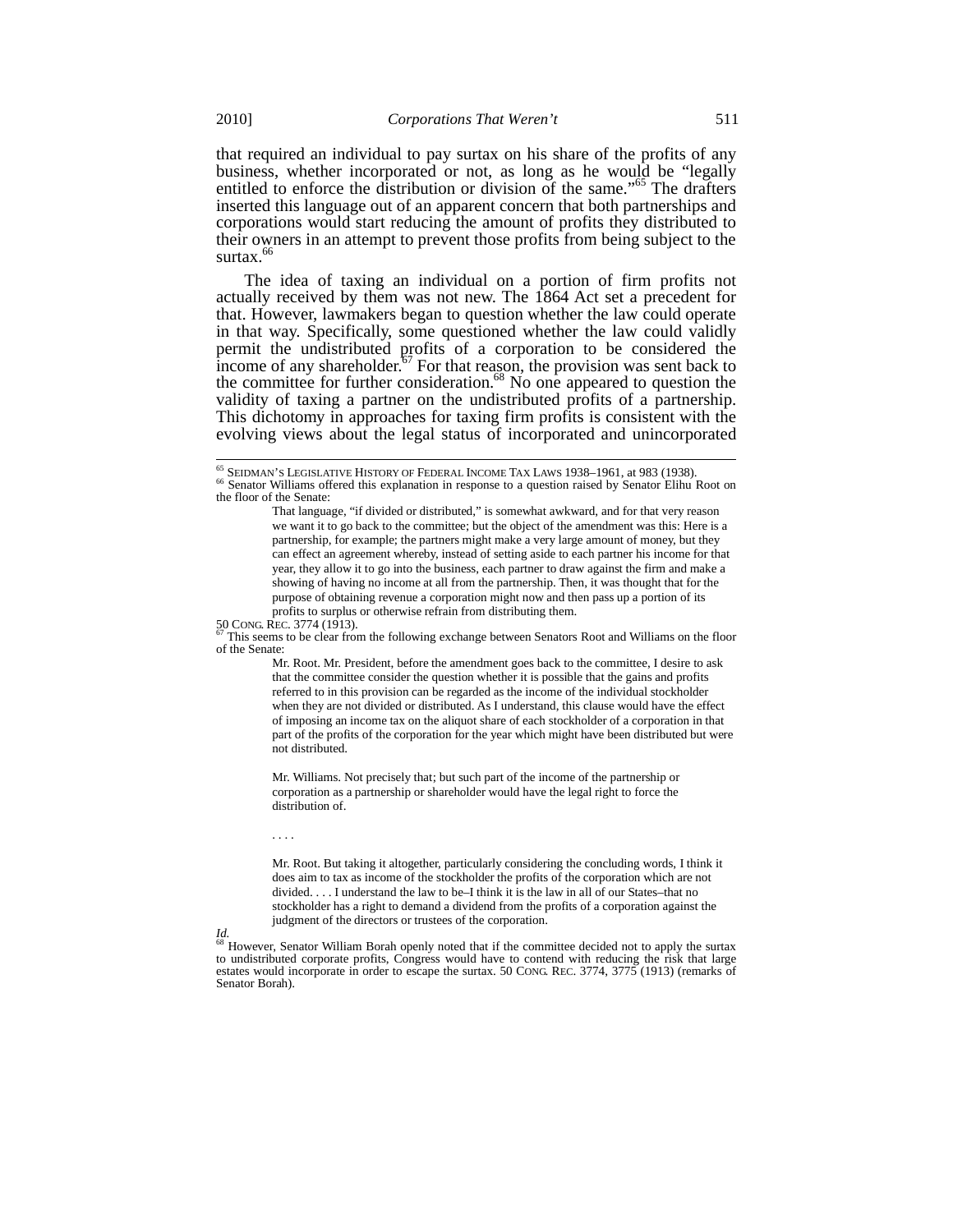firms. Under the common law, a partnership was not a legal person separate and distinct from its owners. That view appears to have been the dominant view around the time Congress passed the Revenue Act of  $1913^{69}$ Meanwhile, the corporation had come to be viewed as a separate entity.<sup>7</sup>

The committee modified the provision by requiring firm owners to pay surtax on their share of the undistributed earnings of a business in those cases where the undistributed amounts were beyond the reasonable needs of the business. Before deciding to limit the rule in this way, the committee received the input of the Southern Railway Company that cautioned against a rule that would put firms in the position of having to defend a decision to reinvest profits in the business.<sup>71</sup> The committee continued to draw no distinction between corporations and other businesses. Thus, the revised rule applied to both incorporated and unincorporated firms.

Additional language was added on the floor of the Senate to help clarify that the surtax would only reach those instances in which the decision not to distribute or divide profits was motivated by an intention to avoid tax. Specifically, under the proposal, owners would be taxed on their share of undistributed profits only when the companies (whether incorporated or not) were "formed or fraudulently availed of for the purpose of preventing the imposition of such [surtax] through the medium of permitting such gains and profits to accumulate."<sup>72</sup> Senator John Sharp Williams explained the objective of the language as "appl[ying] only to such profits and the heaping up of such surplus as shall justify the Secretary of the Treasury in concluding that it is done for the purpose of evading the tax. Its main purpose is to prevent the formation of holding companies."

It is odd that the Senate Finance Committee adopted a uniform rule for taxing the undistributed profit of both partnerships and corporations because elsewhere in the legislation the committee specified that the partners of a partnership (but not the shareholders in a corporation) would have to pay tax on their share of partnership profits, whether distributed or not.<sup>74</sup> This inconsistency was later eliminated by a Conference Committee consisting of members of both houses of Congress.

<sup>&</sup>lt;sup>69</sup> However, around the turn of the century, a number of developments caused scholars and lawyers to reconsider this view. Among other things, many state constitutions contained provisions that treated any non-natural person as a corporation. In addition, there was growing pressure to treat a partnership as a separate entity in order to eliminate any uncertainty about its ability to own property. In fact the original draft of the uniform partnership act viewed the partnership as an entity. However, the final version did not embrace any uniform theory of the partnership as an entity or as an aggregation of its owners. Nevertheless, the final draft did define the term partnership in a way that is consistent with the aggregate theory, describing it as "an association of two or more persons to carry on as co-owners a business for profit." *See* Bradley T. Borden, *The Aggregate-Plus Theory of Partnership Taxation*, 43 GA. L. REV. 717, 735–736 (2009).<br><sup>70</sup> This was so even though a half a century earlier the corporation was generally thought to be a

contract among individuals, a view that would be inconsistent with treating the firm as an entity and more consistent with treating it as an aggregate of its members. *See* Kornhauser, supra note 51, at 57– 62.<br> $\frac{71}{1}$  See 50 CONG, REC. 4378, 4379 (1913).

SEIDMAN'S LEGISLATIVE HISTORY OF FEDERAL INCOME TAX LAWS 1938–1861, at 984 (1938).<br>
<sup>73</sup> 50 CONG REC. 4380 (1913).<br>
<sup>74</sup> 50 CONG REC. 3855 (1913) ("Provided further, That any persons carrying on business in partnership shall be liable for income tax only in their individual capacity, and the share of the profits of a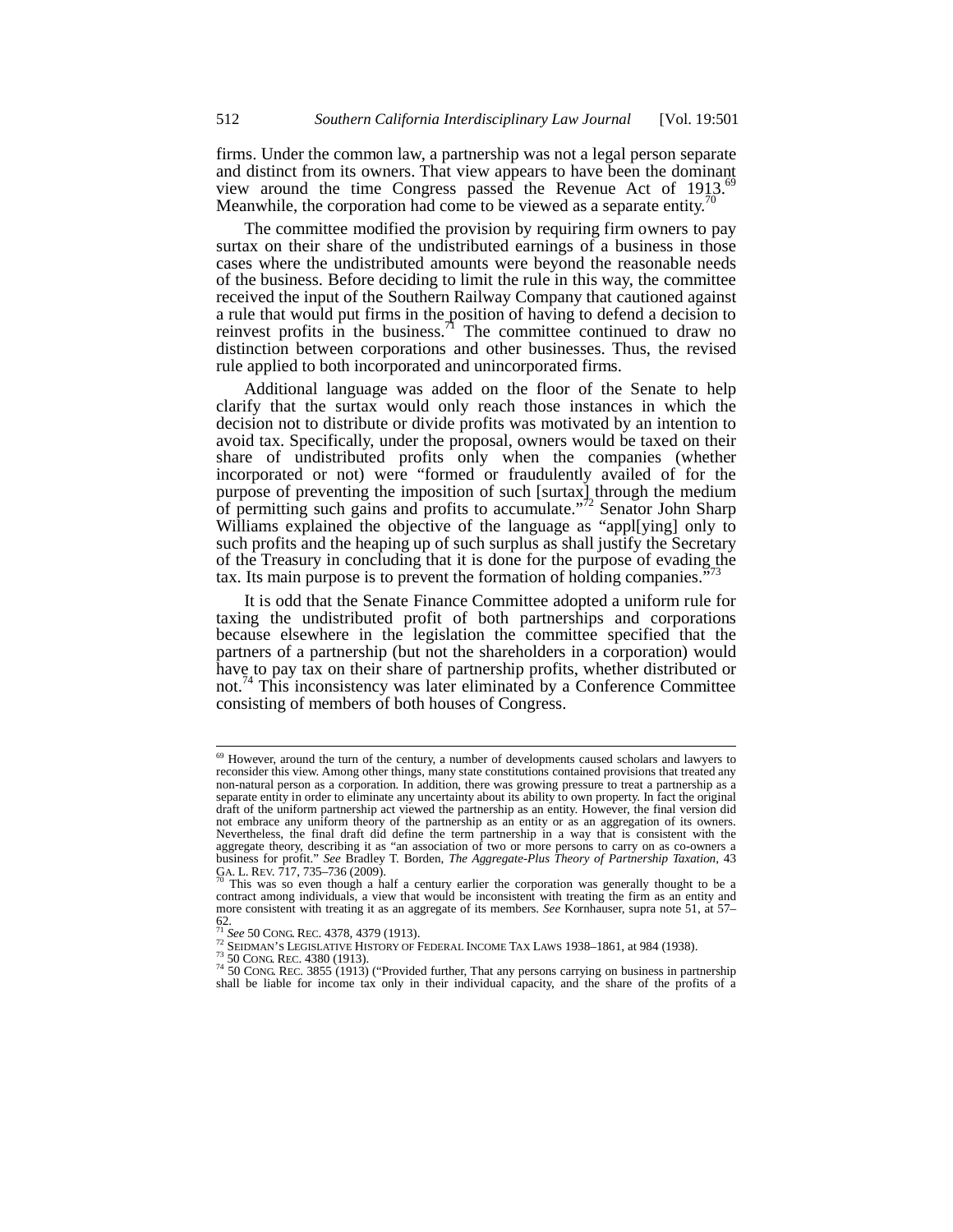Under the compromise reached by that committee, the surtax would apply in two different ways, depending on whether the profits were derived from an incorporated business or not. In the case of an unincorporated business, each owner would have to pay the surtax on his share of the profits of the business, whether received or not.<sup>75</sup> This essentially replicated the approach taken for purposes of the normal tax. However, if the business was a corporation, the conferees took a two pronged approach. First, each shareholder would be required to pay surtax on any corporate profits actually received from the firm as a dividend.<sup>76</sup> Second, the shareholders would also have to pay surtax on their share of any profits that were not paid out if the corporation's failure to do so was motivated by a desire to prevent the surtax from coming into play.<sup>7</sup>

Known as the accumulated earnings tax, the second approach was distinctive in part because it was not self-executing. Instead, the government had to detect cases of unlawful conduct and assess the tax. When cases of unlawful conduct were detected, the government would have to establish that the failure to distribute profits was motivated by the desire to avoid tax. The Act identified two factors that could independently be relied upon as prima facie evidence that there was a fraudulent purpose to escape the surtax. For example, if the corporation was merely a holding company, that would constitute such prima facie evidence.<sup>78</sup> Yet, the Act did not define what a holding company was. Furthermore, a corporation that permitted its gains and profits to accumulate beyond the reasonable needs of the business would also constitute such prima facie evidence.<sup>7</sup> However, the mere fact that the gains and profits were permitted to accumulate and become surplus was not to be construed as evidence of a purpose to escape the surtax, unless the Secretary of the Treasury certified that such accumulation was "unreasonable for the purposes of the business."<sup>80</sup> So the tax writers seemed to agree that certain instances of undistributed corporate profits would be the target of the provisions, based on the theory that there were certain legitimate accumulations of profits that could be distinguished from illegitimate accumulations. However, Congress left it to the Secretary of the Treasury to actually draw the distinctions and make the judgment call. By structuring the accumulated

partnership to which any taxable partner would be entitled if the same were divided, whether divided or otherwise, shall be returned for taxation and the tax paid, under the provisions of this section . . . .").

<sup>&</sup>lt;sup>75</sup> Revenue Act of 1913, ch. 16, § II.D, 38 Stat. 114, 169 ("*Provided further*, That any persons carrying on business in partnership shall be liable for income tax only in their individual capacity, and the share of the profits of a partnership to which any taxable partner would be entitled if the same were divided, whether divided or otherwise, shall be returned for taxation and the tax paid, under the provision of this section.").

<sup>76</sup> *Cf*. § II.B., 38 Stat. at 167 (allowing an individual to exclude dividends from taxable income for

purposes of the normal tax only).<br>  $\frac{77}{8}$  S II.A., 38 Stat. at 166 ("For the purpose of [the surtax] the taxable income of any individual shall embrace the share to which he would be entitled of the gains and profits, if divided or distributed, whether divided or distributed or not, of all corporations, joint-stock companies, or association however created or organized, formed or fraudulently availed of for the purpose of preventing the imposition of such tax through the medium of permitting such gains and profits to accumulate instead of being divided or distributed.").

 $\frac{78}{79}$  *Id.* at 167.<br> $\frac{79}{80}$  *Id.*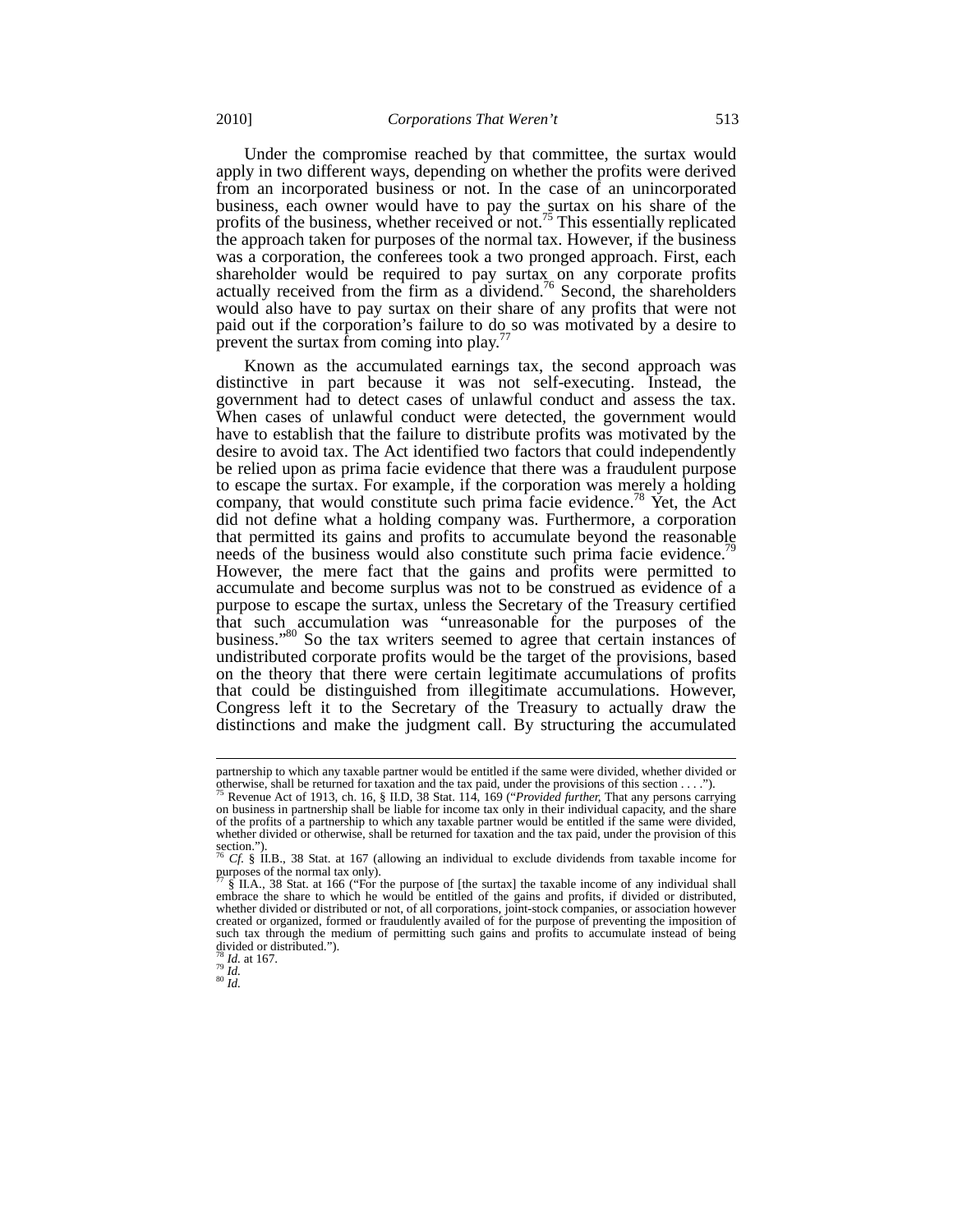earnings tax in this way, Congress reaffirmed its implicit rationale for adopting different sets of rules for taxing the profits of partnerships and corporations. The theory justifying the partial tax relief on corporate profits was that a business conducted in corporate form could and would use its undistributed earnings to make investments that would generate future income. Accordingly, the accumulated earnings tax denied that partial tax relief when the firm retained earnings that exceeded its future needs.

In any year the accumulated earnings tax applied, the result seems to be that the firm was taxed like a partnership for purposes of the surtax, with the shareholders having to pay tax both on amounts they actually received and their share of any undistributed profits for the year. However, it would be incorrect to say that the firm and its shareholders were treated in a way that was identical to a partnership. A partner was not taxed on amounts actually received by the partnership. Rather, a partner was taxed solely on the partner's share of profits derived by the partnership in a given year, while any actual distributions were tax free to the partner. By contrast, under the rules of the accumulated earnings tax, a shareholder remained subject to tax on any profits actually received from the corporation as a dividend. If in a later year, such a dividend consisted of amounts that were previously taxed to the shareholder under the accumulated earnings tax, that dividend would remain subject to tax. There was no provision exempting such a dividend from the surtax.<sup>8</sup>

As a practical matter, however, it seems unlikely that this issue ever arose. First, the accumulated earnings tax was assessed in extremely rare situations.<sup>82</sup> Second, in the event that it was assessed, it seems even more unlikely that a corporation would have ever made a distribution of previously taxed earnings in later years. In order for it to have done so, it would have had to pay dividends that exceeded its earnings for the current year. However, by the time the 1913 Act came into effect, it was already the well-established practice for corporations not to distribute all of the profits they derived in any year.<sup>83</sup>

Thus, Congress addressed cases involving corporations that illegitimately accumulated profits by effectively taxing the profits of such

<sup>&</sup>lt;sup>81</sup> To that extent, the tax seems to operate as a penalty. However, writing at a more contemporaneous time, one scholar concluded that the provision was "not, strictly speaking, a penalty statute." Lucius A. Buck and Francis Shackelford, *Retention of Earnings by Corporations Under the Income Tax Laws*, 36 VA. L. REV. 141, 153 (1950). However, he reached this conclusion without considering whether shareholders would be taxed on dividends consisting of profits that were previously taxed to them under the accumulated earnings rules in prior years. The one penal quality he did identify was the fact that the surtax would apply to amounts the corporation could have accumulated to meet its reasonable needs. *Id.* By that measure, however, it would seem that the approach for taxing partnerships also had a penal quality. Under those rules, partners were not relieved of surtax on their share of partnership profits retained by the firm to meet its reasonable needs. As a matter of Congressional intent, however, the legislative history for the 1913 Act contains no evidence that lawmakers consciously intended a double tax to apply. Congress affirmatively rejected such an idea five years later when it revised the accumulated earnings tax. Those amended rules expressly exempt from the surtax future distributions of amounts that were previously taxed to shareholders. There is no evidence that the change was motivated by a desire to ease the burden of the tax. To the contrary, an examination of the history of the tax reveals consistent efforts by Congress to strengthen it. See Richard Winchester, *Parity Lost: the Price of a* Corporate Tax in a Progressive Tax World, 9 NEV. L. J. 130 (2008).<br><sup>82</sup> Winchester, *supra* note 81, at 173 n.344.<br><sup>83</sup>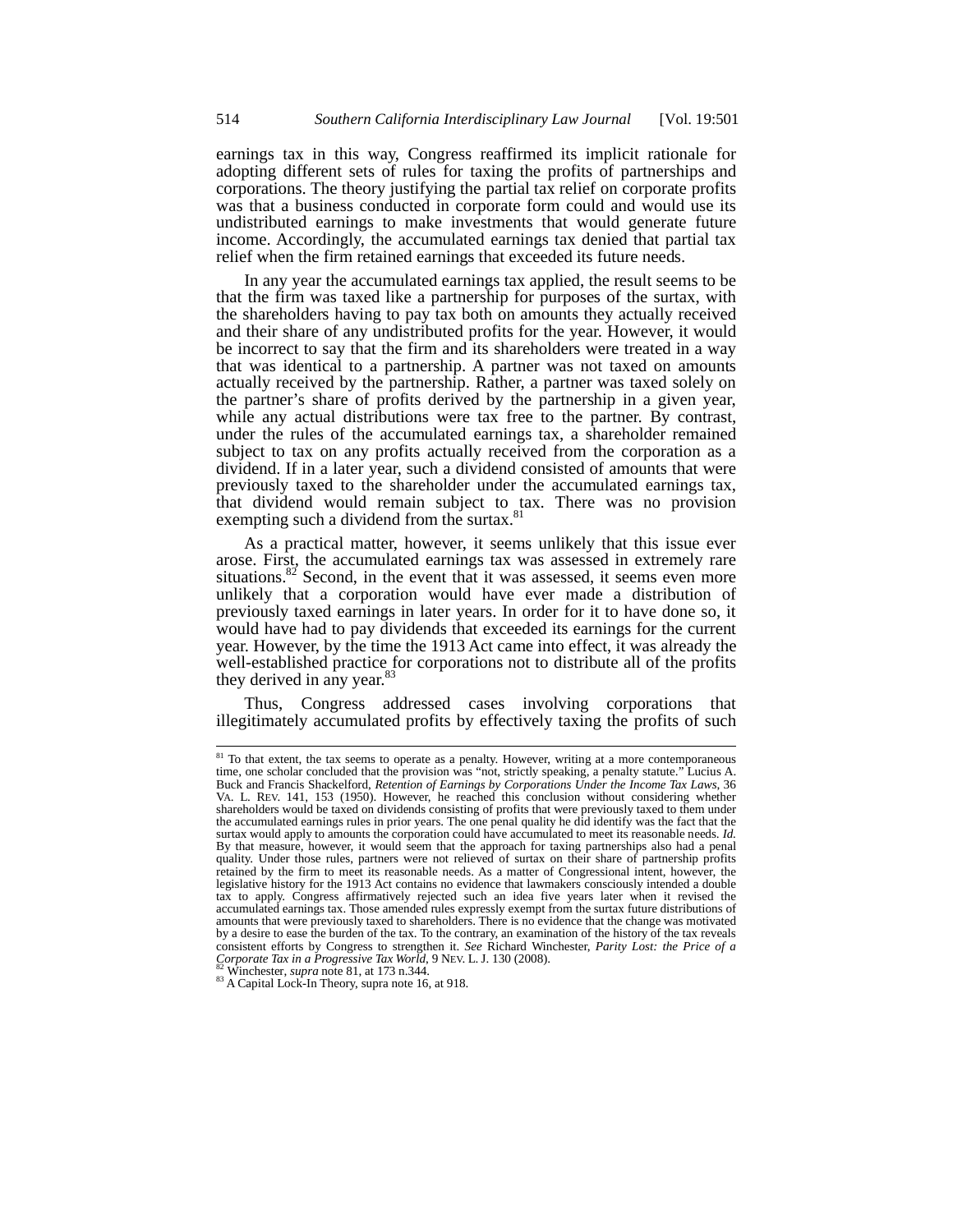firms as if they were derived by a partnership. $84$  It seems apparent from the legislative history that lawmakers took this approach in order to eliminate an unfair advantage such corporations over those that did not illegitimately accumulate profits. The latter deserved the partial tax relief made available to incorporated firms because the firm could be expected to finance future investments with its accumulated earnings. That was the entire theory behind the existence and design of the corporate tax. Congress reaffirmed its justification for the corporate tax by denying the partial tax relief to a corporation whose accumulated earnings exceeded its future needs. One might question whether such firms were equivalent to a partnership. However, it seems fairly certain that Congress made the judgment that, at the very least, they did not deserve to be treated in the same way as other corporations. Thus, one can appropriately view the measure as motivated by a desire to eliminate an inequity, even though it may have possibly created a different inequity.

By 1917, Congress replaced the accumulated earnings tax with an undistributed profits tax that did not involve treating the targeted corporations like partnerships. It simply required any corporation to pay a 10% tax on a defined portion of its undistributed profits.<sup>85</sup> That measure was short lived. The following year, Congress discarded the undistributed profits tax and reinstituted the accumulated earnings tax in a slightly modified form.<sup>86</sup> The following section recounts that story.

# 2. *1918–Three Tax Measures That Disregard a Firm's Business Form*

Congress adopted three measures in 1918 for taxing a firm's profits under a set of rules that did not correspond to the firm's state law business form. Two provisions caused certain corporations to be treated like partnerships for tax purposes. One provision caused certain partnerships to be treated like corporations for tax purposes. These three measures were adopted largely as a way to offset certain inequities produced by the modifications Congress made to the overall tax system in 1918. Therefore, in order to fully appreciate the significance of the three measures, it is helpful to understand the setting in which they occurred.

# *a. Changes to the Normal Tax and the Corporate Tax*

In the Revenue Act of 1918, Congress adjusted the income tax system in ways to make it even more progressive than existing law. This primarily involved tinkering with the tax rates on individuals and corporations. This time, however, Congress did not just adjust the surtax, that previously had

 $84$  As an administrative matter, the Treasury Department treated a limited partnership as a corporation. Regulations No. 33Law and Regulations Relative to The Tax on Income of Individuals, Corporations, Joint Stock Companies, Associations, and Insurance Companies Imposed by Section 2, Act of October 3, 1913, art. 86 (1914). Only so-called "ordinary copartnerships" fell outside the scope of the term "corporation". Id. at art. 94. A limited partnership was later defined as any partnership with at least one partner whose liability for the debts of the firm was limited to the amount of capital invested by him. I.R.S. Regulations No. 33 (revised) art. 62, Governing the Collection of the Income Tax Imposed by the Act of September 8, 1916, as Amended by the Act of October 3, 1917 art. 62 (1918).

<sup>&</sup>lt;sup>85</sup> See War Revenue Act of 1917, ch. 63,  $\frac{5}{8}$  1206(2), 40 Stat. 300, 334. **86** Revenue Act of 1918, ch. 18,  $\frac{5}{8}$  230(a), 40 Stat. 1057, 1075;  $\frac{5}{8}$  220, 40 Stat. at 1072.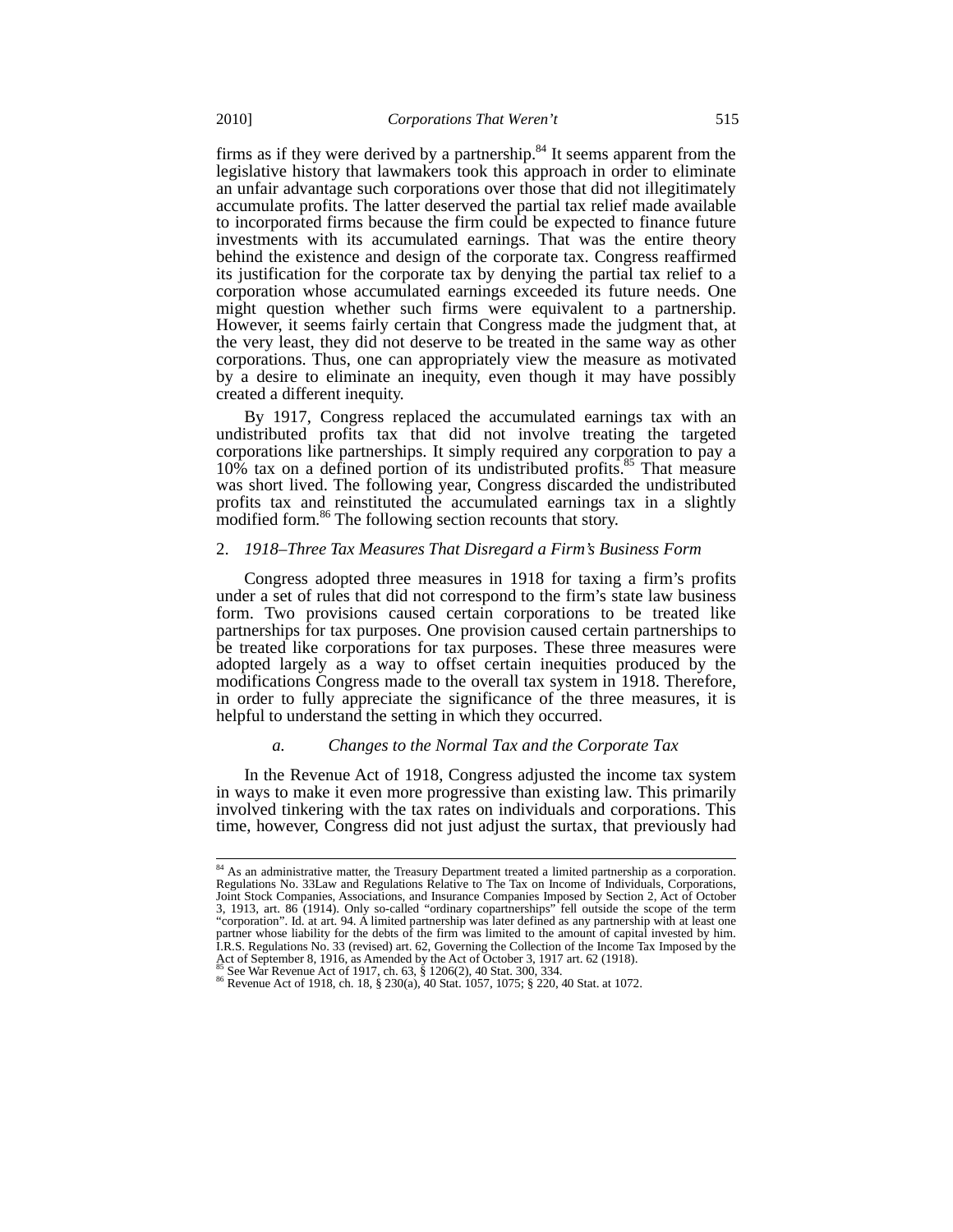been the sole vehicle for pursuing progressive tax objectives. Congress also restructured the normal tax by replacing the single flat rate with a graduated tax consisting of two brackets.

Under the normal tax for calendar year 1918, the first \$4000 of net income above an exempt amount was taxed at 6%, while any remaining net income was taxed at  $12\%$ .<sup>87</sup> As under existing law, the normal tax applied to an individual's share of partnership profits.<sup>88</sup> However, corporate dividends were exempt from this tax.<sup>89</sup> To make up for this exemption, the corporation had to pay a 12% tax on its net income.

The adoption of a two-tiered normal tax, alongside a flat corporate tax, perpetuated and magnified the disparities between the taxation of corporate profits and the taxation of other business profits. In cases where a married shareholder's income did not exceed the relatively modest \$2000 exemption, there would be a 12% tax on income that would otherwise be tax-free. In addition, if the shareholder's income fell between \$2000 and \$6000, the corporate tax would be double the tax the shareholder would pay on his share of profits from an unincorporated business. Under existing law, by contrast, corporate dividends were overtaxed in those few cases in which a married couple's income did not exceed a \$4000 exempt amount.<sup>91</sup>

After 1918, the normal tax rates were scheduled to be adjusted in a way that would magnify the disparities even further. Starting in 1919, the first \$4000 of net income above an exempt amount was taxed at 4%, while all other net income was taxed at  $8\%$ .<sup>92</sup> By contrast a flat tax of 10% applied to corporate profits, which was higher than both rates established for the normal tax.<sup>93</sup> As a result, corporate dividends were overtaxed in all cases, with the difference being no less than two percentage points.

The structure of the corporate tax was the result of a compromise. Under the bill reported out of the Ways and Means Committee and passed by the House, a corporation was subject to a two-tiered tax. A  $12\%$  tax applied to that portion of the corporation's net income that was either (1) distributed to shareholders as a dividend, (2) paid out to satisfy certain corporate debt, or (3) paid out to buy Liberty Bonds.<sup>94</sup> Meanwhile, an  $18\%$ tax applied to the rest of the corporation's net income.<sup>95</sup> This compares to a two-tiered normal tax on individual incomes, consisting of a 4% levy on the first \$4000 of income and 12% on the rest.<sup>96</sup>

 $87 \text{ }\frac{8}{3}$  210(a), 40 Stat. at 1062. When computing net income for purposes of the normal tax only, a single person was allowed to exclude \$1000, while a married couple or head of a family could exclude \$2000. § 216(c), 40 Stat. at 1069. In addition, any taxpayer was entitled to reduce his net income by an additional \$200 for each dependent he could claim. § 216(d), 40 Stat. at 1069.

 $\frac{88}{8}$  § 218(a), 40 Stat. at 1070.<br>
<sup>89</sup> § 216(a), 40 Stat. at 1069.<br>
<sup>90</sup> § 230(a)(1), 40 Stat. at 1076. A corporation was allowed to reduce its net income by \$2000 for purposes of computing its income tax liability. § 236(c), 40 Stat. at 1080.<br><sup>91</sup> The existing exemption for an unmarried individual was \$3000. Revenue Act of 1916, ch. 463, § 7(a),

<sup>39</sup> Stat. 756, 761, *as amended by* War Revenue Act of 1917, ch. 63, § 1203, 40 Stat. 300, 331.<br><sup>92</sup> Revenue Act of 1918, ch. 18, § 210(b), 40 Stat. 1057, 1062.<br><sup>92</sup> § 230(a)(1), 40 Stat. at 1076.<br><sup>94</sup> H.R. REP. NO. 65-767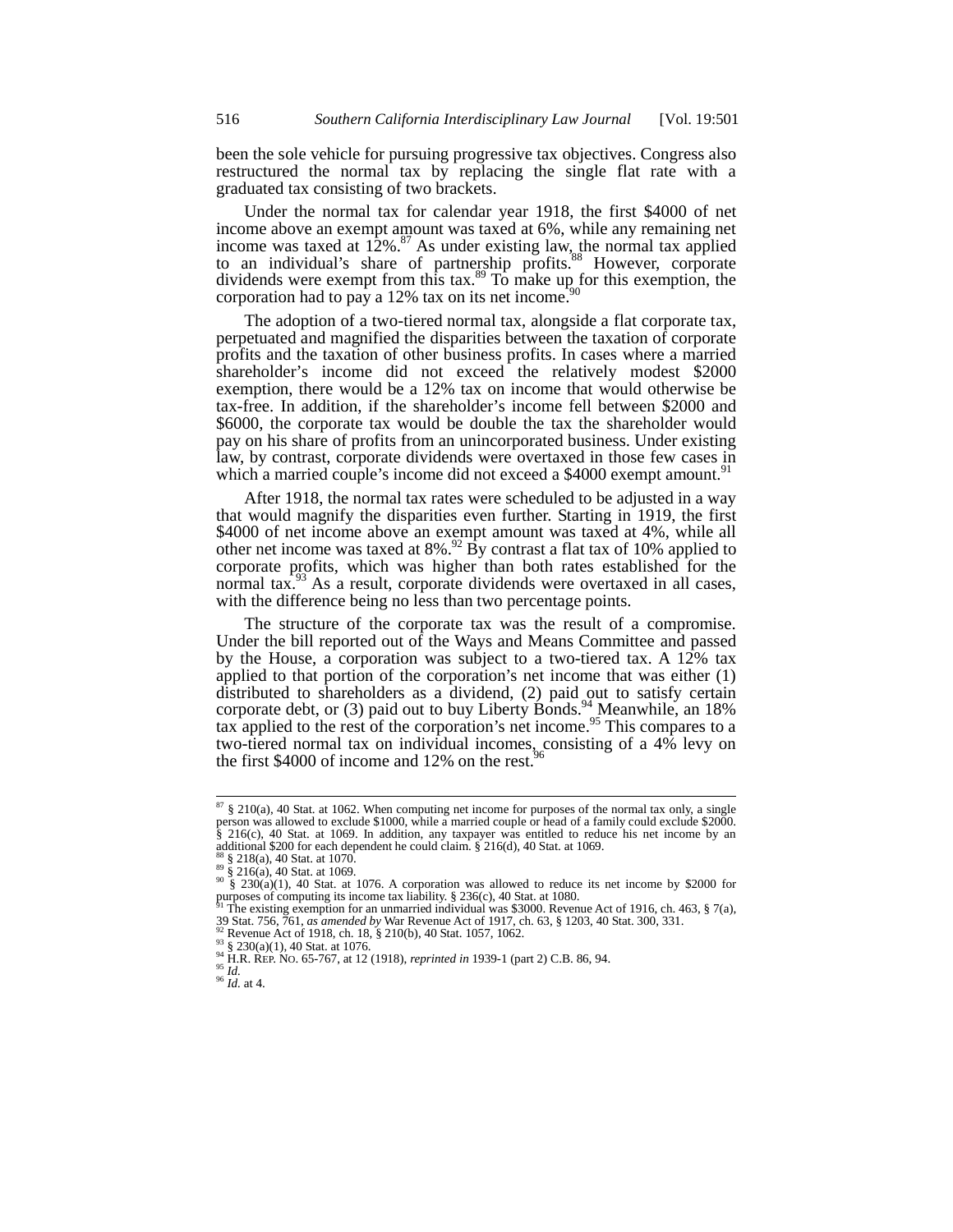The House adopted this plan, but the Senate Finance Committee rejected it on the grounds that the House plan failed to recognize the idea that a corporation should not be taxed at a higher rate on investments that would lead to increased production in future years. $97$  However, the committee openly acknowledged that it would be difficult to implement a system that would relieve from tax all "legitimate uses of earnings," including amounts that a corporation invested in the business.<sup>98</sup> Because it was impossible to implement such a system, the committee decided to restore the flat 20% tax  $(8\%$  after 1918) on corporations and to limit the war-excess profits to corporations.<sup>99</sup> Thus, the Senate Finance Committee viewed the flat rate as the best of all options and treated the war-excess profits tax on corporations as a substitute for a tax on undistributed earnings.<sup>100</sup>

The two competing measures were reconciled in the Conference Committee. Under that compromise, the House reluctantly agreed to restore the flat tax on the condition that it would be set at 10% after 1918, and not the 8% that was part of the bill passed by the Senate.<sup>101</sup> The House conferees also believed that the pressure to raise revenue had been considerably reduced between the time the measure was voted out of committee and the time it was in the hands of the Conference Committee. When the Ways and Means Committee was drafting the bill, World War I was still going on and the 18% tax was part of an overall effort to raise all the revenue that the government could reasonably justify. The conferees were particularly mindful of the fact that the high surtax rates on individual incomes would increase the incentive for corporations to accumulate profits and to not pay them out to shareholders as dividends.<sup>102</sup> By the time the conferees met to reconcile the competing revenue bills, the war was over and the government was not under the same pressure to raise money. However, even though the government's need for money had declined, one would still have to question whether the bill contained adequate safeguards or incentives to prevent the unreasonable accumulation of corporate profits.

# *b. Changes to the Surtax*

Congress changed the surtax by adding more brackets and increasing the tax rate for the highest bracket. There were fifty-four surtax brackets (up from thirteen) with rates ranging from 1% to  $65\%$ <sup>103</sup> As in all past

<sup>97</sup> S.REP. No. 65-617, at 5 (1918), *reprinted in* 1939-1 (part 2) C.B. 117, 120. Indeed this approach was the exact reverse of the one taken under the undistributed profits tax, which did not impose tax on amounts reinvested in the business. Senator Boies Penrose described the arrangement in the House Bill as one that would penalize corporations that practiced "conservative methods of business administration which have characterized the most wisely handled corporations." 57 CONG REC. 549 (1919).

<sup>&</sup>lt;sup>98</sup> S. REP. No. 65-617, at 5.<br><sup>99</sup> *Id.* At the time the war-excess profits tax applied to every individual, partnership, and corporation. War Revenue Act of 1917, ch. 63, § 201, 40 Stat. 300, 303.<br><sup>100</sup> S7 CONG REC. 3010 (1919) (exchange between Reps. Stafford and Kitchin).

<sup>&</sup>lt;sup>101</sup> 57 CONG. REC. 3010 (1919) (continuity between Representative Kitchin, remarks of Senator Furnifold

Simmons).<br><sup>102</sup> 57 CONG REC. 3005 (1919) (remarks of Representative Kitchin).

<sup>&</sup>lt;sup>103</sup> The 1% surtax applied on net income above \$5000 and up to \$8000, while the 65% surtax applied to net income in excess of \$1 million. Revenue Act of 1918, ch. 18, § 211(a), 40 Stat. 1057, 1062–64.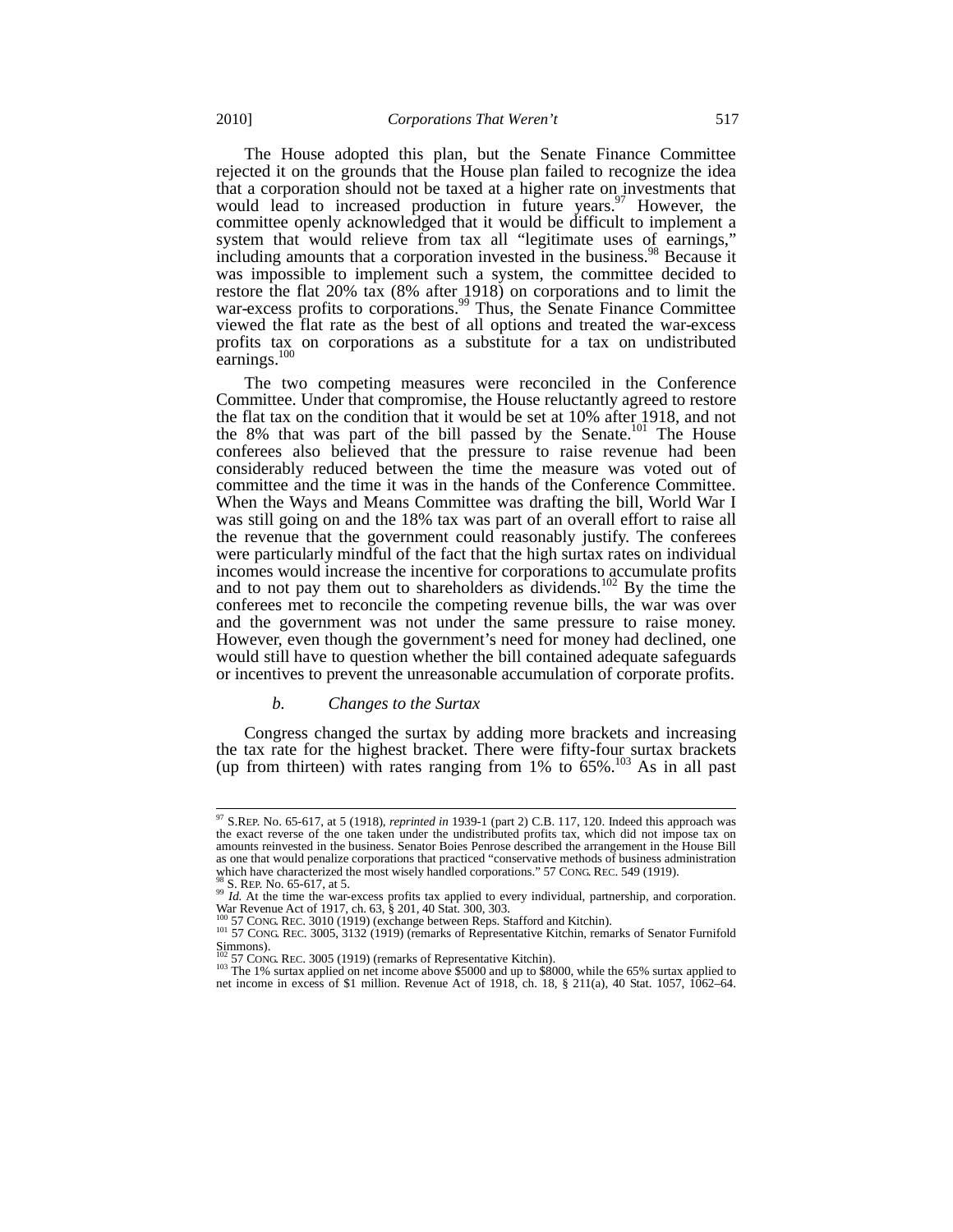Revenue Acts, the surtax applied to an individual's share of partnership profits, whether distributed or not. However, it only applied to an individual's share of corporate profits actually distributed.<sup>104</sup> The 1917 War Revenue Act addressed this disparity by taxing a corporation on a portion of its undistributed profits.<sup>105</sup> One year later, Congress changed its approach. It discarded the undistributed profits tax in 1918 and replaced it with a slightly modified version of the tax on accumulated earnings that was first adopted in 1913.<sup>106</sup>

Under the revised version of the accumulated earnings tax, any corporation that fraudulently accumulated earnings was subject to the rules that applied to personal service corporations, while the corporate income tax did not apply.<sup>107</sup> The personal service corporation rules expressly required the shareholders to be taxed on their share of firm profits as if they were members of a partnership.<sup>108</sup> The result was that each shareholder had to pay the normal tax and the surtax on their share of firm profits, whether paid out to them or not.<sup>109</sup>

To make up for the absence of a tax on undistributed profits, Congress recalibrated the war-excess profits tax and restricted its application to corporations.110 This represented a change from existing law that imposed the war-excess profits tax on corporations, partnerships and individuals alike.<sup>111</sup> The recalibrated war-excess profits tax, together with the other taxes that would have to be paid by the firm and its shareholders on corporate profits, had severe consequences for a substantial number of corporations. In order to provide some relief to this class of corporations, Congress adopted a measure that caused them to be treated like partnerships for federal income tax purposes.

## *c. Corporations Taxed Like Partnerships*

A firm's war-excess profits tax liability was the product of a complex formula. At bottom, however, the tax was based on the firm's net income.<sup>112</sup> Thus, the higher the firm's net income, the higher its tax liability. However, the formula operated in such a way that a firm's tax liability would fall as the amount of a firm's invested capital rose.<sup>113</sup> Thus, the more invested

Individuals were no longer subject to the war profits tax enacted as part of the War Revenue Act of  $1917. Id$ <br> $1917. U$ <br> $194.8.218(a)$  40 Stat. at 1970, 8.21.36 MeSter at 1970, 8.21.36 MeSter 1917. *Id.*<br>
104 § 218(a), 40 Stat. at 1070; § 213(a), 40 Stat. at 1065.<br>
105 War Revenue Act of 1917, ch. 63, § 1206(2), 40 Stat. 300, 334.<br>
106 Revenue Act of 1918, ch. 18, § 230(a), 40 Stat. 1057, 1075; § 220, 40 Stat.

pronouncement that "[w]hether a corporation is taxable under section 200 cannot be determined in advance; it must be determined at a later date in the light of what it has actually done with the profits retained." T.B.M. 2, 1 C.B. 181 (1919). The implication is that the corporation and its shareholders would report income and pay tax as if the provision did not apply. If the government determined that the provision did apply, then adjustments would have to be made at both the firm level and the shareholder level to reverse the original treatment and to conform to partnership treatment.<br> $\frac{110}{100}$  § 301(a), 40 Stat. at 1088.

<sup>111</sup> War Revenue Act of 1917, ch. 63, § 201, 40 Stat. 300, 303.<br><sup>112</sup> *See* Revenue Act of 1918, ch. 18, § 301(a), (b), 40 Stat. 1057, 1088; *Cf.* War Revenue Act of 1917, 1088; *Cf.* War Revenue Act of 1917, ch. 63, § 201, 40 Stat. 300, 303. <sup>113</sup> § 301(a), (b), 40 Stat. at 1088.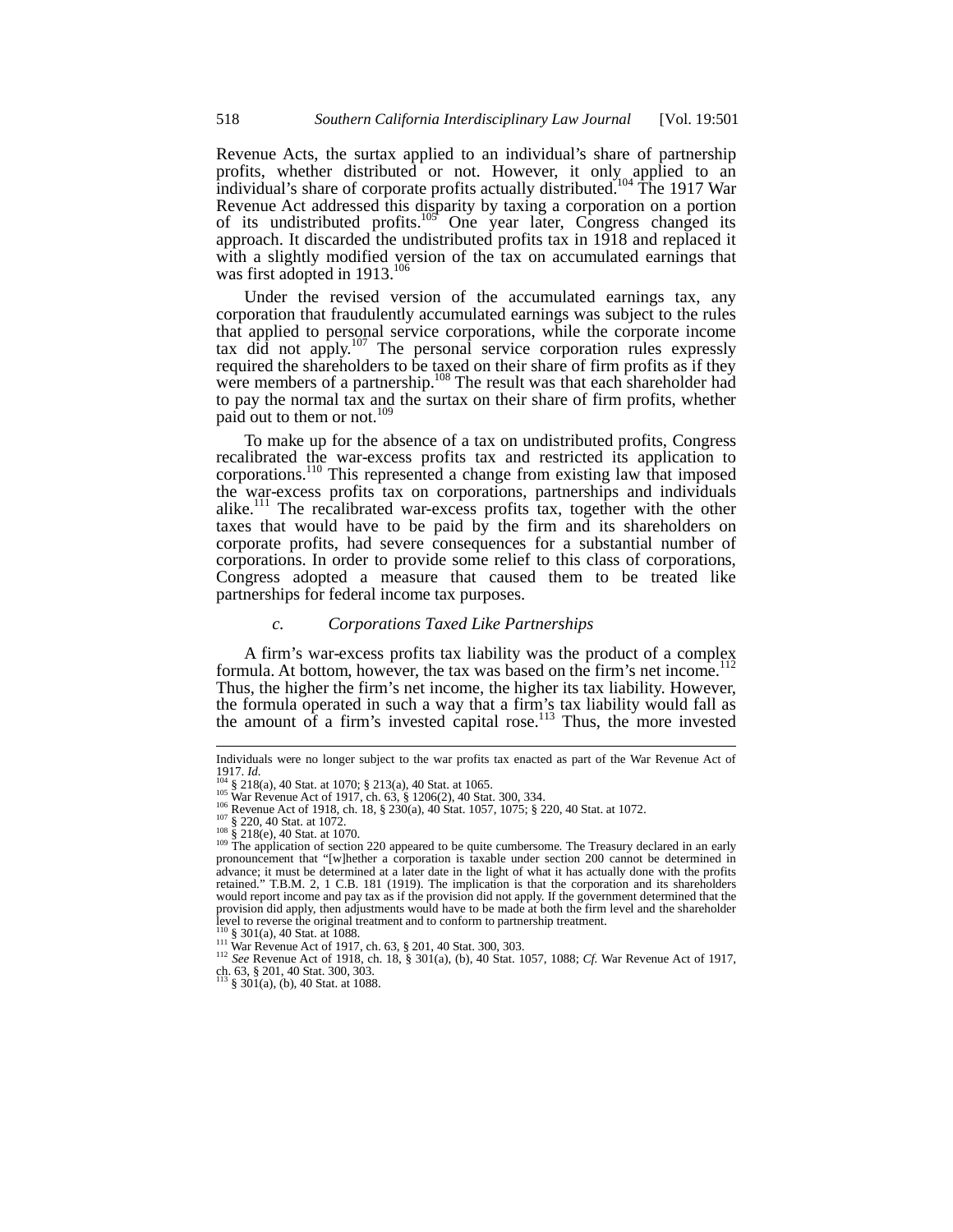capital, the lower the war-excess profits tax liability. Invested capital included, among other things, the amount of cash and the value of any property contributed to the firm by its shareholders.<sup>114</sup> It also included any profits from past years that were invested in the business instead of being paid out to the shareholders.<sup>115</sup>

In the event a firm had no invested capital, the war-excess profits tax was solely a function of its net income. For 1918, a firm with no invested capital had to pay a 30% tax on net income between \$3000 and up to  $$20,000$ , plus an 8% tax on its net income over  $$20,000$ .<sup>116</sup> That tax would be in addition to the 12% corporate tax. Moreover, if the firm paid out after-tax profits to its shareholders, those investors would have to pay surtax at rates ranging from 1% to 65%. Thus, it is not hard to see how a corporation with no invested capital was at risk of being taxed out of existence.<sup>117</sup> Indeed, some lawmakers made that very point.<sup>118</sup>

In order to address this situation, Congress decided to treat a certain class of corporations with no invested capital as partnerships for federal income tax purposes.<sup>119</sup> The relief was restricted to so-called personal service corporations. The term referred to any corporation that met two conditions. First, the firm had to derive its income primarily from the activities of its principal stockholders who were also regularly engaged in the affairs of the business. Second, capital could not be a material incomeproducing factor for the business.<sup>120</sup>

It took a while for lawmakers to identify a suitable way to address the predicament of corporations with no invested capital. Under the bill reported out of the House Ways and Means Committee, a maximum warexcess profits tax of 20% would have applied to the earnings of any corporation whose activities were to be ascribed to its stockholders and not to the invested capital.<sup>121</sup> Meanwhile, the Senate bill imposed an  $8\%$  flat tax on the net income of such corporations.<sup>122</sup> The Conference Committee eventually resolved the situation by treating a personal service corporation like a partnership.<sup>123</sup> Thus, the business was exempt from the  $12\%$  (falling to  $10\%$  after 1918) corporate tax.<sup>124</sup> It was also exempt from the war-excess profits tax.<sup>125</sup> Instead, the shareholders were taxed on their share of profits

<sup>&</sup>lt;sup>114</sup> § 326(a), 40 Stat. at 1092; *Cf*. War Revenue Act of 1917, ch. 63, § 207, 40 Stat. 300, 306.<br><sup>115</sup> § 326(a), 40 Stat. at 1092.<br><sup>116</sup> § 302, 40 Stat. at 1089. The tax was lowered for 1919. In that year a corporation capital had to pay a 20% tax on its net income over \$3000 and up to \$20,000, plus a 40% tax on its net<br>income over \$20,000. Id.<br> $\frac{117}{117}$  The possibility of being taxed out of originary served in the state of the stat

<sup>&</sup>lt;sup>117</sup> The possibility of being taxed out of existence seemed unlikely under the original war-excess profits tax. It imposed on every corporation an 8% tax on net income over \$3000. War Revenue Act of 1917, tax. It imposed on every corporation an 8% tax on net income over \$3000. War Revenue Act of 1917,

ch. 63, § 209, 40 Stat. 300, 307. A partnership had to pay an 8% tax on net income over \$6000. *Id.* <sup>118</sup> 57 CONG. REC. 3135, 3135–36 (1919) (remarks of Senator Simmons); *see also* 57 CONG. REC. 501 (1919) (remarks of Se

<sup>&</sup>lt;sup>119</sup> Revenue Act of 1918, ch. 18, § 218(e), 40 Stat. 1057, 1070.<br><sup>120</sup> § 200, 40 Stat. at 1059. However, the term did not refer to any corporation where at least 50% of the gross income was derived from trading as a prin

 $^{51}_{122}$  57 CONG REC. 3008 (1919) (statement of Rep. Kitchin).<br>  $^{122}_{122}$  57 CONG REC. 3136 (1919) (statement of Sen. Simmons).<br>  $^{123}_{124}$  § 218(e), 40 Stat. at 1070.<br>  $^{124}_{125}$  57 CONG REC. 3136 (1919) (statement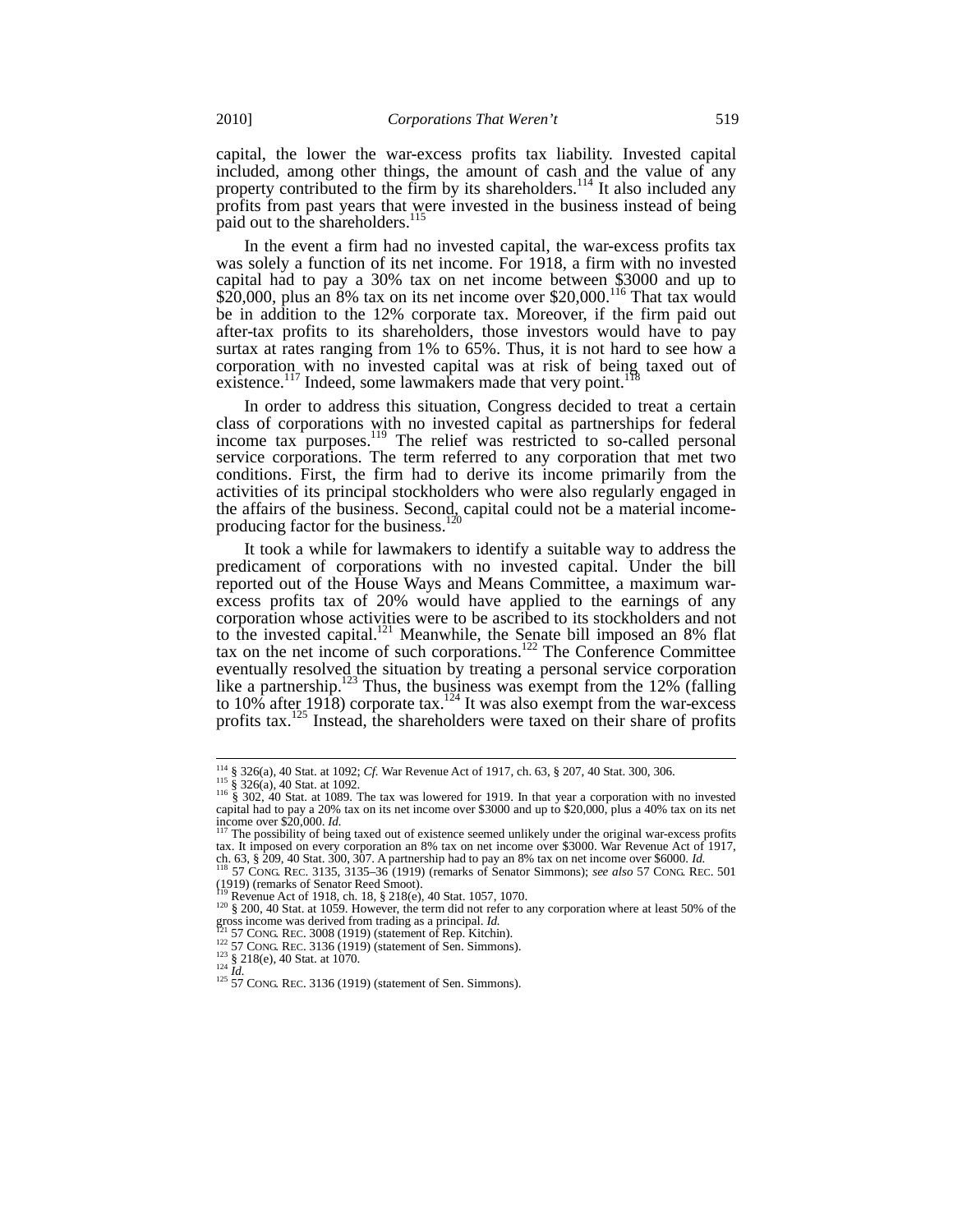derived by the firm during the year, whether it was paid out to them or not. $^{126}$ 

The measure was lauded for establishing parity in the taxation of personal service corporations, partnerships and sole proprietors.<sup>127</sup> It may be difficult to appreciate what a personal service corporation has in common with a partnership that would justify taxing their profits under the same set of rules. However, it seems fairly clear that the measure did in fact exclude from the corporate tax regime a subcategory of corporations that may not have deserved to be there in the first place. After all, the special way of taxing corporate profits was justified on the grounds that the firm could and would retain a portion of its earnings so that they could be reinvested in the business. The firms singled out to constitute personal service corporations, however, were those that had no need to retain their earnings for future investment because capital investments were not a material income producing factor for those firms. Thus, by preventing the profits of a personal service corporation from being taxed as if it were derived by a corporation, the measure implicitly reaffirmed the theory underlying the corporate tax regime. The measure also served the interests of equity by preventing a firm from being treated as if it possessed singular quality that justified the application of the corporate tax rules when in fact the firm lacked that very quality. It is far from clear, however, whether Congress was aware that the measure would have this effect. To the contrary, Congress seemed to be solely focused on simply preventing firms from being taxed out of existence.

#### *d. More Corporations Taxed Like Partnerships*

Congress revisited the rules directed at corporations that attempted to prevent the shareholder level surtax from coming into play by failing to pay out a sufficient portion of its profits. Until 1917, the law treated such corporations in a way that resembled partnerships under the accumulated earnings tax rules.<sup>128</sup> In 1917, Congress replaced that scheme with a tax on a portion of a corporation's undistributed profits.<sup>129</sup> One year later, in 1918, Congress discarded that tax on undistributed profits and reinstituted the accumulated earnings tax in a modified form.

Under the 1918 Act, any corporation that failed to pay out enough profits was subject to the rules that applied to a personal service corporation.<sup>130</sup> That meant the corporation was expressly treated as a partnership for federal income tax purposes.<sup>131</sup> Thus, the shareholders of the corporation would have to pay both the normal tax and the surtax on their share of the firm's profits, whether paid out to them or not.<sup>132</sup> The

<sup>&</sup>lt;sup>126</sup> § 218(e), 40 Stat. at 1070.<br><sup>127</sup> See 57 CONG. REC. 3136 (1919) (statement of Sen. Simmons).<br><sup>128</sup> Revenue Act of 1913, ch. 16, § II.A., 38 Stat. 114, 166.<br><sup>129</sup> War Revenue Act of 1917, ch. 63, § 1206(2), 40 Stat.  $131 \text{ }\frac{1}{32}$  and  $218$ (e), 40 Stat. at 1070.<br>  $132$  As a technical matter, the statute required the shareholders to pay the normal tax and surtax on amounts actually received from the firm and on their respective shar the year. § 218(e), 40 Stat. at 1070. There was only one situation in which this procedure would not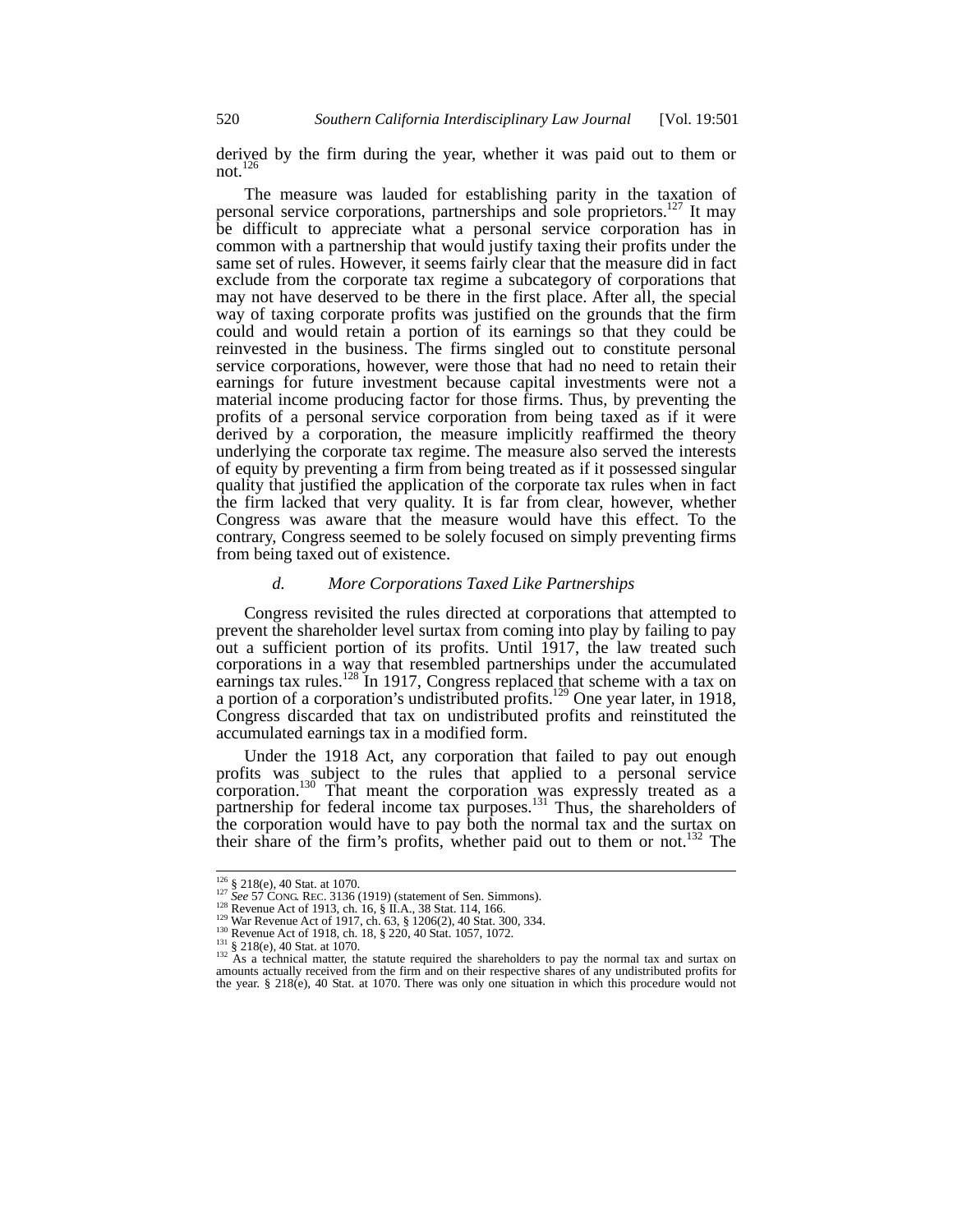corporation itself was not subject to the corporate tax as had been the case under prior law.<sup>133</sup> However, unlike a partnership, a corporation that unlawfully accumulated profits remained liable for the war-excess profits  $\text{tax.}^{134}$ 

The accumulated earnings tax rules were modified in one additional way. In its earlier incarnation, the tax would not kick in unless there was evidence that the corporation was "fraudulently" availed of to avoid the surtax on individuals.<sup>135</sup> The 1918 Act eliminated this requirement of proving fraud when earnings of a corporation were allowed to accumulate for the purpose of preventing the imposition of the surtax upon stockholders. The Senate believed that the government carried too high a burden of establishing fraud, making it too difficult to punish unlawful conduct and preventing the provision from having any practical value.<sup>136</sup>

The accumulated earnings tax provisions evolved over the course of time, as the tax bill was under consideration by Congress. The original bill reported out of the House Ways and Means Committee essentially reinstituted the accumulated earnings tax that was replaced in 1917 by the undistributed profits tax.<sup>137</sup> The Senate Finance Committee introduced the idea of simply treating as a personal service corporation any corporation that unlawfully failed to distribute enough earnings.138 The Senate proposal also specified that any such corporation would be exempt from the warexcess profits tax.<sup>139</sup> Although the Senate's approach prevailed by the time the revenue bills were reconciled by the Conference Committee, lawmakers eliminated the exemption from the war-excess profits tax.<sup>140</sup>

The measure ultimately enacted did not cause a corporation to be taxed like a partnership in all respects since the accumulated earnings tax provisions did not relieve a corporation from the war-excess profits tax. However, solely from an income tax perspective, the corporation was in fact treated like a partnership. The residual war-excess profits tax liability might be viewed as the penalty for not paying enough dividends. More importantly, for purposes of this analysis, Congress disregarded the firm's business form in order to address the specific inequity that would arise if a

result in the same tax liability as that produced under the partnership rules. That was when the firm paid out more than it earned in a year. However, that scenario fell outside of the scope of the accumulated earnings tax because its provisions were triggered only when a firm paid out less than what it earned in a given year.

<sup>135 § 220, 40</sup> Stat. at 1072.<br><sup>134</sup> H.R. 1037, 65th Cong. at 52–53 (3d Sess. 1918). Any war-excess profits paid by the firm reduced the amount of undistributed earnings that had to be taxed to the shareholders. § 220, 40 Stat. at 1072. <sup>135</sup> Revenue Act of 1913, ch. 16, § II.A.2, 38 Stat. 114, 166; Revenue Act of 1916, ch. 463, § 3, 39 Stat.

<sup>756, 758.</sup> <sup>136</sup> *See* S. REP. No. 65–617, 65th Cong., 3d Sess. at 5 (1918). *See also* 57 CONG. REC. 253 (1918)

<sup>(</sup>Where describing the need to eliminate the element of fraud, Senator Simmons described the class of (Where describing the need to eliminate the element of fraud, Senator Simmons described the class of cases that was the target of the provision by stating that "[t]here is no doubt but that there are a number of so-called close corporations, corporations with only a small number of stockholders that have been organized primarily for the purpose of availing themselves of the privilege of retention to escape surtaxes upon their earnings.")

<sup>137</sup> *See* SEIDMAN'S LEGISLATIVE HISTORY OF FEDERAL INCOME TAX LAWS, 1938–1861, at 924–25  $(1938)$ .

<sup>138</sup> *See id.* at 925. <sup>139</sup> *See id.* <sup>140</sup> *See id.*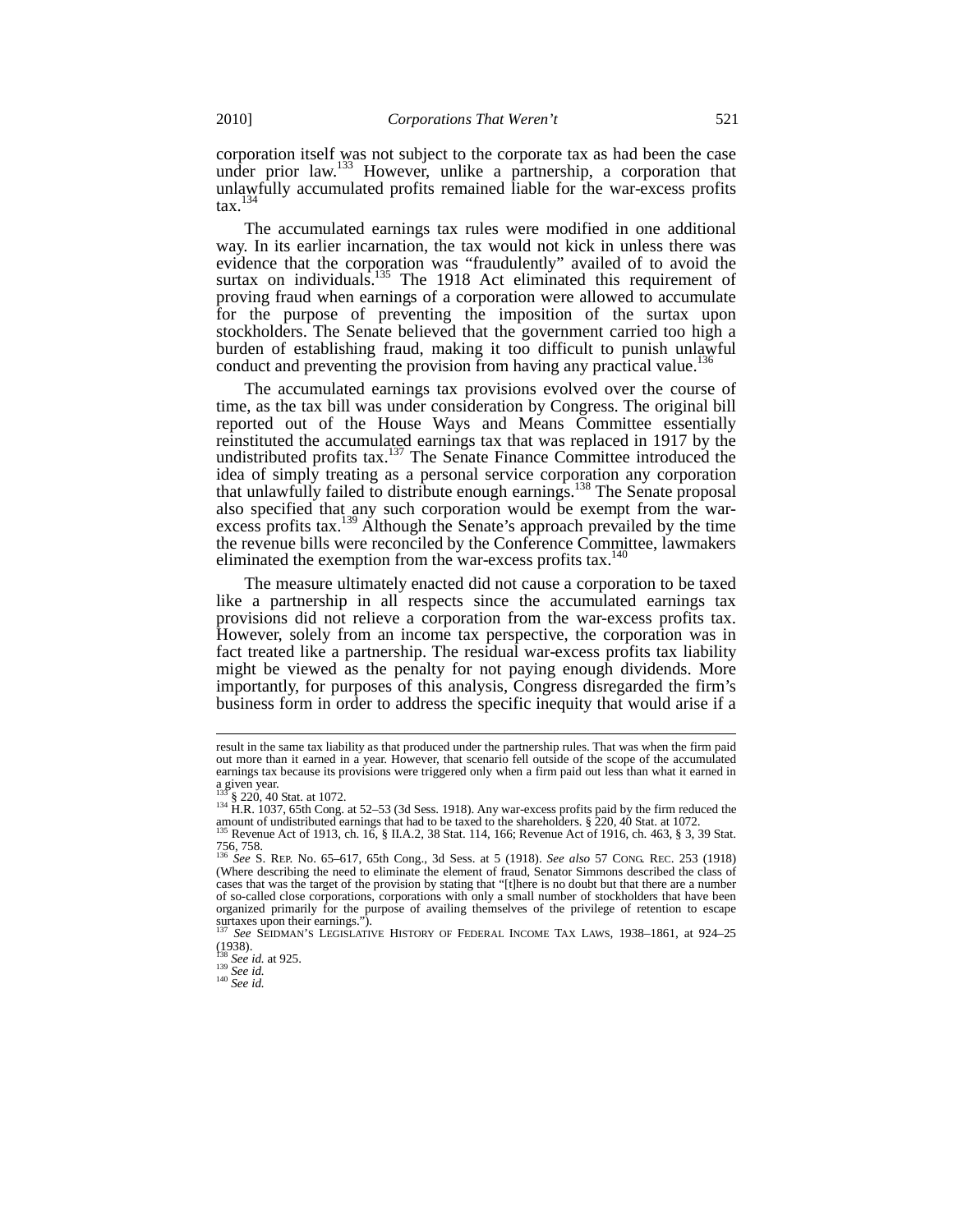firm were treated as if it possessed the singular quality that justified the application of the corporate tax rules when in fact the firm lacked that very quality. Moreover, because the accumulated earnings tax was triggered when a firm retained more earnings than it needed, the measure was designed in a way that reaffirmed the very theory of the corporate tax rules: the partial tax relief was made available on the assumption that the retained earnings would be invested in the business. However, reasonable minds might question whether the measure was properly targeted, and whether treating the targeted firms as partnerships was the correct solution.

# *e. Partnerships Taxed Like Corporations*

Corporations enjoyed a substantial tax advantage over partnerships under the Revenue Act of 1918. The war-excess profits tax functioned as the corporate counterpart of the individual surtax on partnership profits. In fact, each tax was imposed at a top rate of 65%. However, there was one crucial difference that caused the two taxes to produce significantly different outcomes. A corporation could reduce its war-excess profits tax liability by investing in the business. By contrast, if a partnership invested its earnings in the business, the partners realized absolutely no relief from the surtax, even if the firm invested all of the profits in the business and paid out nothing to the partners.

Congress was well aware of the advantage that corporations were expected to enjoy. One lawmaker even cited the case of one partnership that would have to pay nearly \$1 million more in tax than a corporation engaged in the same business and making the same profits.<sup>141</sup> Faced with the possibility of saving tax dollars by operating as a corporation, partnerships were expected to convert to corporate form. However, the Revenue Act of 1918 was not passed until February 24, 1919, even though its provisions took effect on January 1,  $1918$ .<sup>142</sup> That meant that if a partnership decided to convert to corporate form, it would have missed out on a full year of tax savings even if it underwent a conversion immediately after the Act was signed into law. Congress addressed the situation by permitting any partnership or sole proprietorship that incorporated before July of 1919 to be treated as a corporation retroactively to January 1, 1918. <sup>143</sup> This election was only available to a business in which capital was a material income-producing factor.<sup>144</sup> In other words, a firm that was a partnership for up to eighteen months could have made an election to be taxed as if it were a corporation throughout that period of time.

This particular provision is similar to the other twentieth century measures examined above. First, it implicitly reaffirmed the theory behind the existence and design of the corporate tax: Corporate profits enjoyed partial tax relief because at least a portion of the firm's earnings were expected to be reinvested in the firm itself. The only unincorporated firms that could take advantage of the retroactive corporate election were those

<sup>1&</sup>lt;sup>41</sup> 57 CONG. REC. 3269 (1919) (remarks of Senator Smoot).<br><sup>142</sup> *Id.*; Revenue Act of 1918, ch. 18, § 210(a), 40 Stat. 1057, 1062; § 301(a), 40 Stat. at 1088.<br><sup>143</sup> § 330, 40 Stat. at 1094.<br><sup>144</sup> *Id.*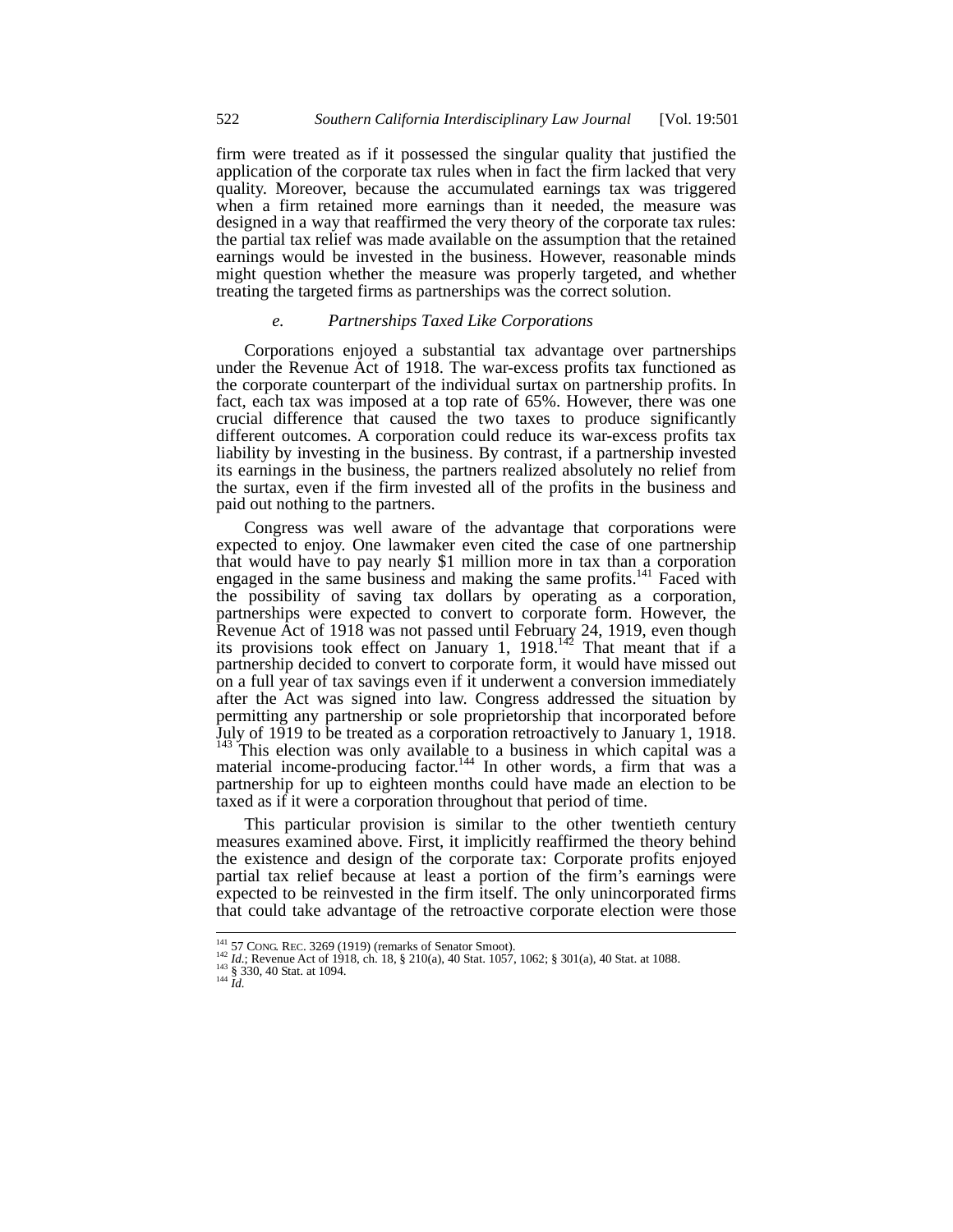for whom capital investments played a material role in generating income. Thus, such unincorporated firms could be expected to use a portion of their profits to finance future capital investments, just as a corporation was expected to do. A firm that derives its income primarily through the provision of services could not make that same claim. Not only did the retroactive corporate election implicitly reaffirm the rationale for the corporate tax, it also helped advance the interests of equity by extending the application of the corporate tax rules to firms that did in fact possess the singular quality that justified the very existence of those rules.

Still, this particular provision stands out from the other measures that tax a firm in a way that does not correspond to its business form. This is the first occasion in which Congress was not motivated solely by a desire to produce equal (or nearly equal) outcomes. Instead, it would seem more accurate to characterize this provision as one in which Congress seemed at least partly focused on providing firms with an equal opportunity to control tax outcomes. This was so because the profits of an unincorporated firm were not required to be taxed as if they were derived by a corporation whenever capital was a material income producing factor for the firm. It was merely an optional way for the profits to be taxed. To that extent, this provision foreshadows an approach that the government would take in later years.<sup>145</sup>

# 3. *1921–The Government Could Selectively Allow Certain Corporations to be Taxed Like Partnerships*

Congress waited just two years before revisiting the nation's income tax laws again. The changes it made increased existing disparities between the taxation of corporate profits and the taxation of profits from an unincorporated business. Because the changes effectively gave corporations a greater tax advantage than they had before, the law increased the need for effective measures directed at abuses of the corporate form. Under the 1918 Act, the governmental response was to treat a corporation as a partnership in all cases when there was an unlawful accumulation of profits. Under the 1921 Act, the government simply imposed a severe monetary penalty on the corporation. However, as explained below, the penalty could be waived in certain cases where the Commissioner of Internal Revenue allowed the corporation to be treated as a partnership for tax purposes. As in past years, the measure was largely a response to the government's past experience with the policy to exempt certain undistributed corporate earnings from tax and the modifications it contemplated making to the larger tax system.

#### *a. Changes to the Tax System*

Congress increased the corporate tax rate and eliminated the warexcess profits tax on corporations. Under the Revenue Act of 1921, a corporation had to pay a 12.5% tax on its entire net income, up from 10%

<sup>&</sup>lt;sup>145</sup> See Treas. Reg. § 301.7701-3(a) (2006) (permitting an unincorporated business entity to elected to be treated as a corporation for tax purposes). See also I.R.C. §§ 1363(a) and 1366 (2009) (permitting certain eligible corporations to elect to have their profits taxed on a flow-through basis, similar to the way that partnership profits are taxed to the partners, not the partnership).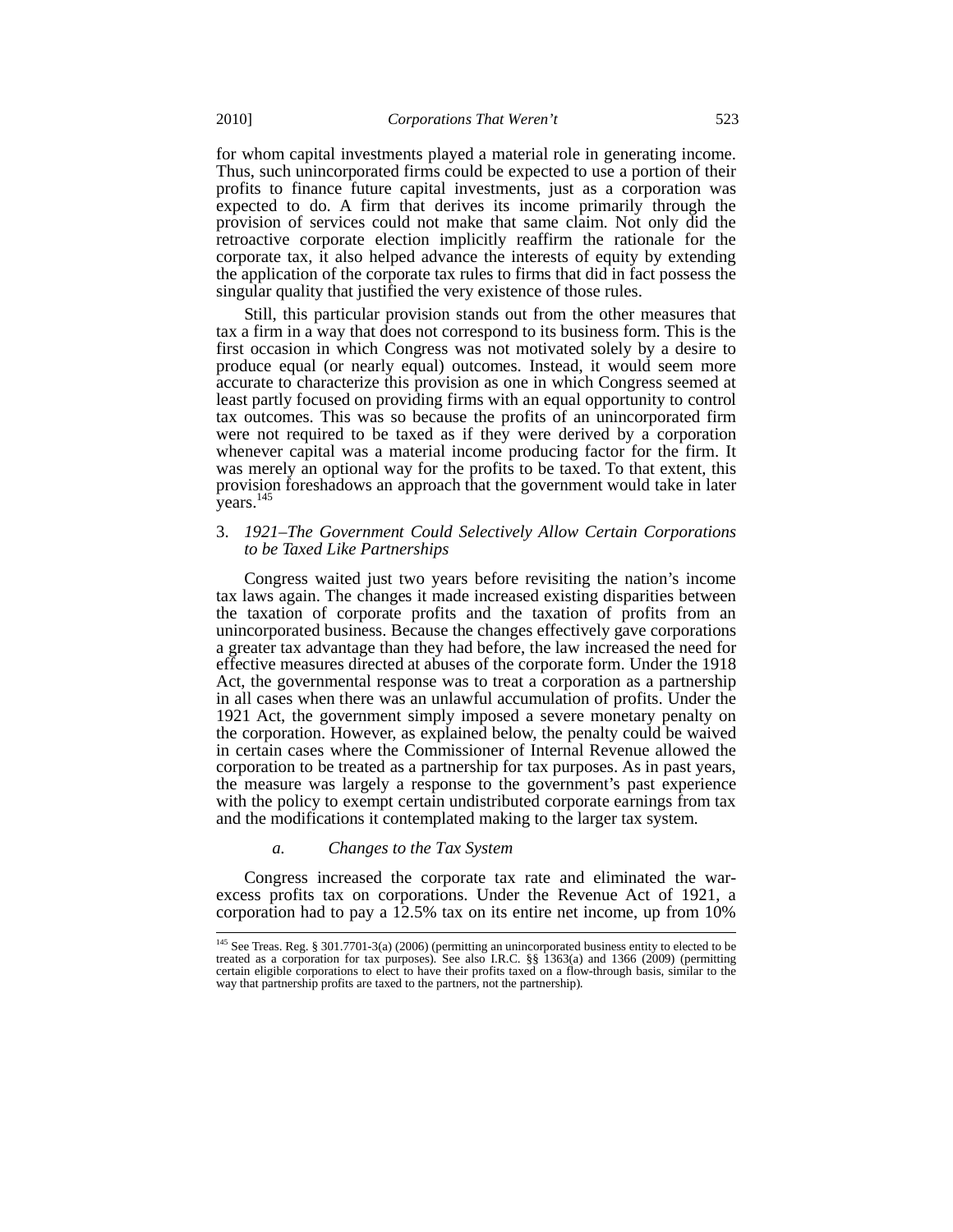under the existing law.<sup>146</sup> At the same time, the war-excess profits tax was scheduled to expire after  $1921$ .<sup>147</sup> This was significant because the warexcess profits tax was initially viewed as a substitute for a tax on undistributed corporate profits. Now there was neither a tax on undistributed profits, nor a substitute for one; perhaps the increase in the corporate tax was meant to fill the gap. The absence of a war-excess profits tax also eliminated the problems that made it necessary to treat a personal service corporation as a partnership under existing tax law. Understandably, the personal service corporation rules expired along with the war-excess profits tax after 1921.<sup>14</sup>

Meanwhile, the legislation did not materially change the tax on individuals. It retained the two-tiered rate structure that was then part of the normal tax, with the first \$4000 of an individual's net income above an exempt amount being taxed at 4%, and all other net income taxed at 8%.<sup>149</sup> Individuals also remained liable for the surtax under a schedule of fiftyfour rates ranging from  $1\%$  to 65% for  $1921$ .<sup>150</sup> Starting in 1922, the schedule contained forty-eight rates ranging from  $1\%$  to 50%.<sup>151</sup> Any partner in a partnership remained liable for both the normal tax and the surtax on his share of partnership profits, whether he received them as a distribution or not.<sup>152</sup> Corporate profits distributed as a dividend remained exempt from the normal tax but subject to the surtax.<sup>153</sup>

# *b. Corporations Taxed Like Partnerships*

The combination of provisions in the 1921 Act made it even less attractive for a corporation to distribute its profits to its shareholders. Any dollar of profits would have already been subject to a 12.5% tax paid by the corporation. In addition, any after-tax profits distributed to a shareholder would have been subject to a surtax of as much as 50%. Meanwhile, any dollar that the corporation did not distribute would have been subject to the 12.5% corporate tax and no other tax other than the war-excess profits tax.

<sup>146</sup> Revenue Act of 1921, ch. 136, § 230, 42 Stat. 227, 252. A corporation was generally allowed to reduce its net income by \$2000 when computing its income tax liability. § 236(b), 42 Stat. at 257.<br><sup>147</sup> *See* § 301(a)–(b), 42 Stat. at 272. The tax was imposed for 1921 and was not extended, renewed or

reenacted. Jesse I. Miller, *High Lights of the Federal Revenue Act of 1921*, 95 CENT. L.J. 106, 108 (1922). <sup>148</sup> § 218(d), 42 Stat. at 245–46. *See also* § 231(14), 42 Stat. at 254 (repeal of exemption from corporate

tax). <sup>149</sup> § 210, 42 Stat. at 227. However, the 1921 Act did change the exemptions that were available to

individuals. When computing net income for purposes of the normal tax only, a single person was allowed to exclude \$1000, while a married couple or head of a family could exclude \$2500 (up from \$2000). However, the exclusion was capped at \$2000 for any married couple or head of a family whose net income exceeded \$5000. § 216(c), 42 Stat. at 243. In addition, any taxpayer was entitled to reduce his net income by an additional \$400 (up from \$200) for each dependent he could claim. § 216(d), 42 Stat. at 243.

<sup>150</sup> A 1% tax applied to net income over \$5000 and up to \$6000, while the 65% tax applied to net income over \$1 million. § 211(a)(1), 42 Stat. at 233–35.

<sup>&</sup>lt;sup>151</sup> A 1% tax applied to net income over \$6000 and up to \$10,000, while a 50% tax applied to net income over \$200,000. § 211(a)(2), 42 Stat. at 235–37.

 $\frac{152}{152}$  § 218(a), 42 Stat. at 245.<br><sup>153</sup> § 216(a), 42 Stat. at 242.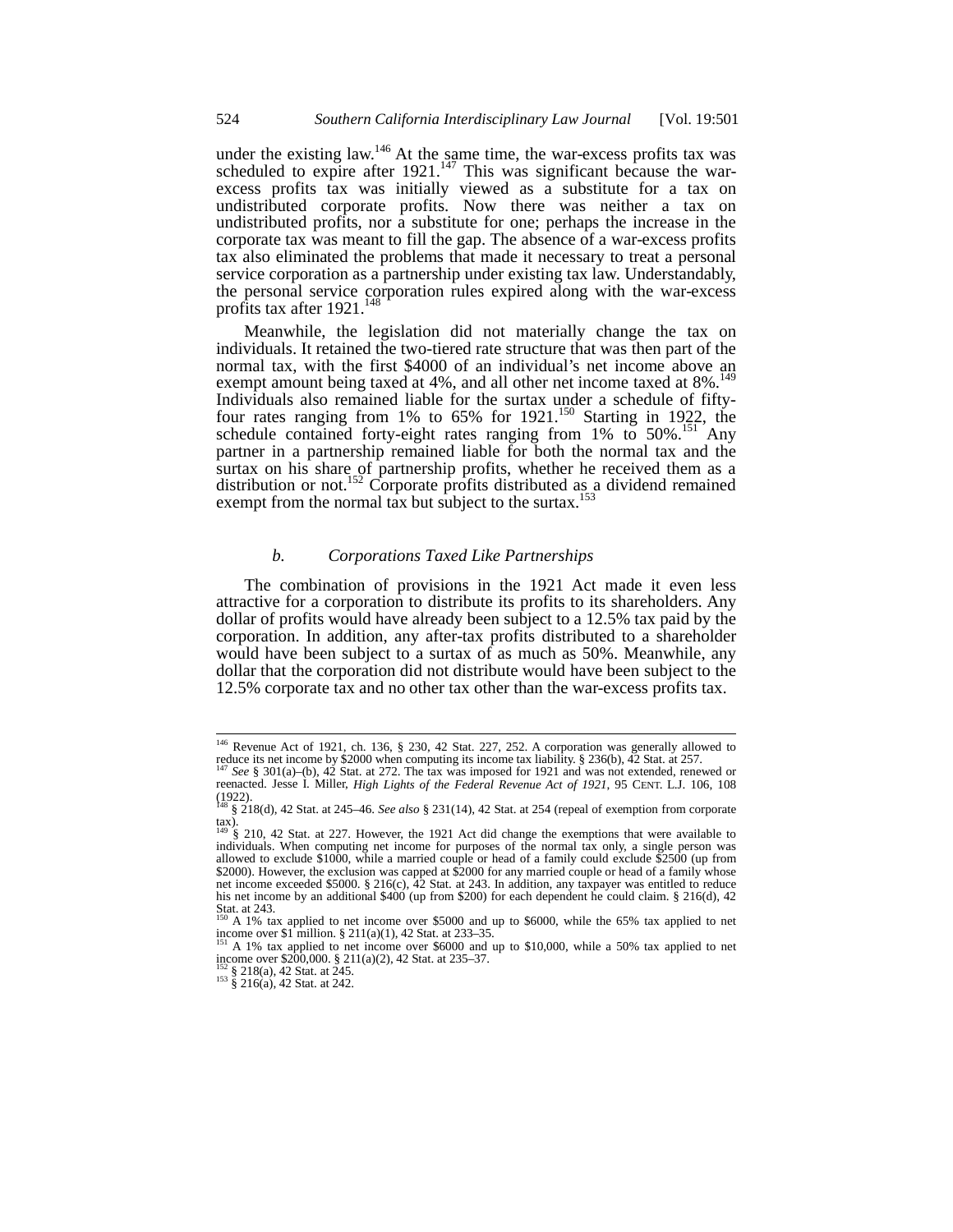Not only did a corporation have a greater incentive to retain as much profit as it could, but when it did so, it also operated at a far greater advantage over any partnership. Any dollar of partnership profits would have been subject to a normal tax up to 8% and a surtax of up to 65% for 1921 (reduced to 50% starting in 1922), a combined tax that far exceeded the 12.5% corporate tax on undistributed corporate profits.

The incentives built into the Act made it necessary to fortify the penalties for abusive practices. Congress revised the accumulated earnings tax in a way that would increase the price to a corporation that failed to distribute enough of its profits. Under the revised rules, the corporation had to pay a 25% penalty tax on its net income in addition to the 12.5% corporate tax that had already been paid.<sup>154</sup> Moreover, the surtax of up to 50% would have applied to any after tax profits that were later distributed to shareholders. Under the prior law, the shareholders were required to pay the penalty by treating the undistributed profits as if they were distributed. The change in procedure was adopted in order to comply with the Supreme Court's decision in *Eisner v. Macomber* that cast doubt on the constitutionality of taxing stockholders on the undistributed profits of a corporation.<sup>155</sup>

The statute gave the Commissioner the power to waive the accumulated earnings penalty if the shareholders agreed to be taxed on their share of firm profits, as if the business were a partnership.<sup>156</sup> This election to treat the firm as a partnership was only available when the corporation had been found to have unlawfully accumulated profits. In the event such permission was granted, the corporation would not be liable for any income tax or war-excess profits tax for the year.<sup>157</sup> A corporation could not eliminate its exposure to the accumulated earnings penalty by electing to treat the corporation as a partnership for income tax purposes.<sup>1</sup> Senator Andrieus Jones of New Mexico suggested that the option of taxing corporate profits under the partnership rules should be an option that ought to be available to all corporations, not just those that are determined to be organized for the purpose of avoiding the surtax; that suggestion was rejected.<sup>159</sup> These views seem out of step at a time when Congress appeared to be trying to draw substantive distinctions between firms when determining how the profits should be taxed. However, these minority views would foreshadow a growing willingness of the government to abandon its attempts to identify and make substantive distinctions between

 $154$  § 220, 42 Stat. at 247.

<sup>154</sup> § 220, 42 Stat. at 247. <sup>155</sup> H.R. REP. NO. 67-350, at 12–13 (1921). The *Eisner* Court concluded that a shareholder could not be taxed on the value of a dividend paid in the form of stock in the dividend paying corporation because such a stock dividend represented nothing more than an increase in the value of the investment, not an item of taxable income that has been severed from the investment and received by the taxpayer for his separate use, benefit and enjoyment. *Eisner v. Macomber*, 252 U.S. 189, 209–11 (1920).<br><sup>156</sup> Revenue Act of 1921, ch. 1

shareholders unanimously agreed to it and if the Commissioner also consented. *Id.* 158 *Id.* 158 *Id.* 158 *See* I.T. 1289, I-1 C.B. 218 (1922). In that case the stockholders sought permission to be taxed as

members of a partnership on the profits of the corporation whose retained profits were to be reinvested in the business. That request was denied on the grounds that the option was only available to a corporation that accumulated earnings in order to avoid the surtax. <sup>159</sup> 61 CONG. REC. 7483 (1921).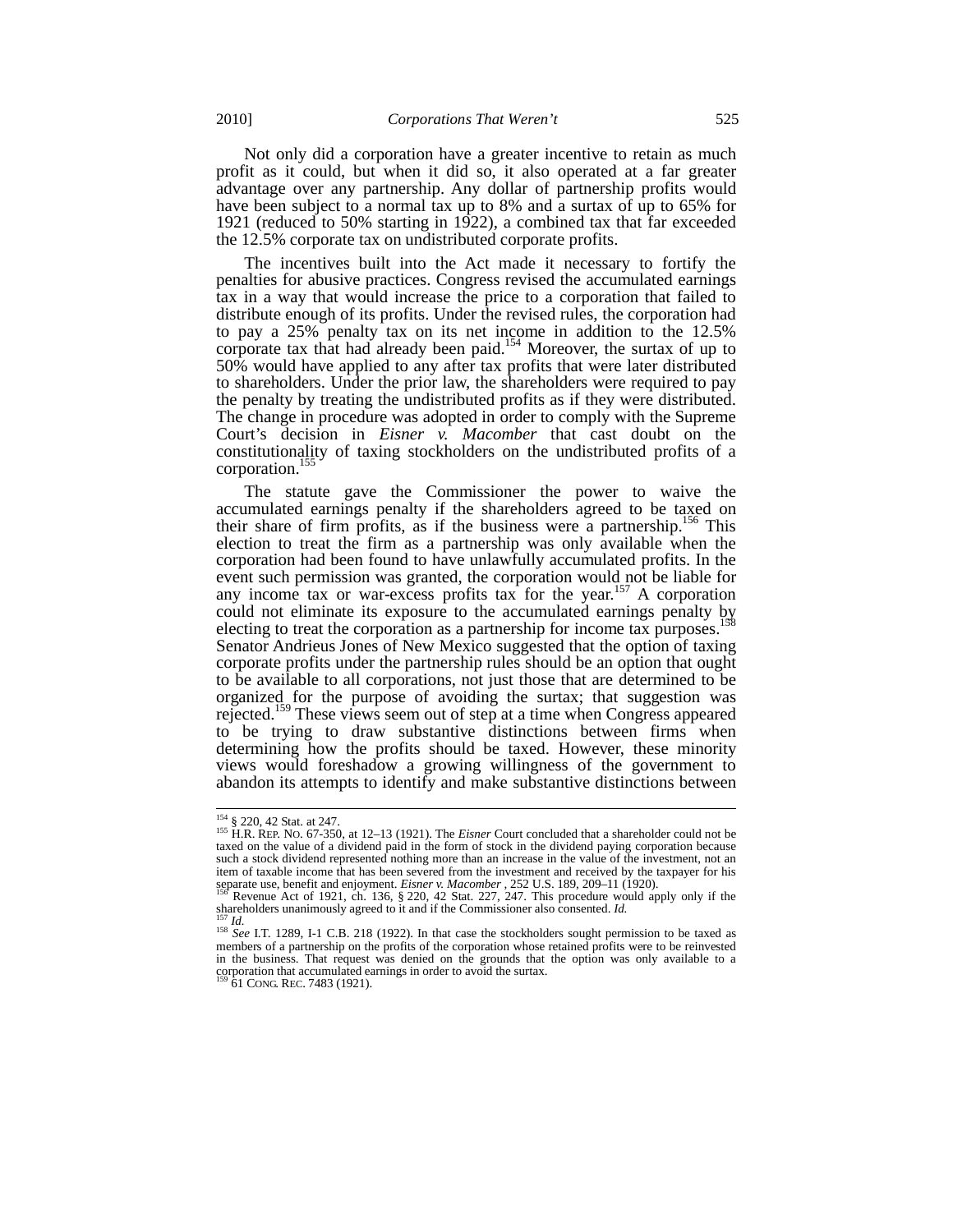firms, and to simply give them the option to choose how their profits are taxed.<sup>160</sup>

The option to be treated as a partnership remained a part of the accumulated earnings tax provisions until 1924. In that year, Congress doubled the penalty imposed on the corporation and eliminated the ability of the Commissioner to allow shareholders to choose to be taxed like partners in a partnership.<sup>161</sup> However, this was not the approach that was first proposed.

The bill reported out of the House Committee on Ways and Means did not change the existing law. Thus, it provided for a 25% penalty tax on corporate net income with the option for shareholders to eliminate the firm's liability for the penalty if they elected to have the corporation treated as a partnership for income tax purposes. The Senate Committee eliminated the option as a result of a decision to increase the penalty tax rate to 50%, which was considered to place a more effective check on the evasion of the individual surtax.<sup>162</sup> The Senate amendment was ultimately adopted.<sup>163</sup>

Not all lawmakers were convinced that a fortified accumulated earnings penalty would have much of an effect, partly because the provision did not appear to have a very good track record of discouraging tax evasion.<sup>164</sup> The minority report of the Senate Finance Committee expressed its doubts this way.

> It is true a penalty against the organization of a corporation for the sole purpose of evading taxation is included in the present law and increased in the proposed bill. In actual result, however, such penalty provision has been and will be for all practical purposes a nullity. The penalty of the present law has only been applied in one or two cases. The Secretary testified before the committee that corporations were not being availed of so as to result in a decrease in taxation. Before another committee of the Senate a prominent attorney from the city of New York testified that such was generally being done. We believe that so long as the inducements exist in the law they will be availed of by interested taxpayers.<sup>165</sup>

As with past versions of the accumulated earnings tax, the 1921 version reflected a Congressional judgment that it would be inequitable to extend corporate tax relief to a certain class of undeserving corporations. The default response was to impose a penalty on the firm in such cases. However, treating the firm like a partnership was an alternative to paying the penalty. When the partnership rules did apply, the firm's profits were

<sup>&</sup>lt;sup>160</sup> See infra, notes 168-171 and accompanying text.<br>
<sup>161</sup> Revenue Act of 1924, ch. 234, § 220(a), 43 Stat. 225, 277.

<sup>162</sup> S. REP. NO. 68-398, at 26 (1924).<br>
<sup>163</sup> § 220(a), 43 Stat. at 253, 277.<br>
<sup>163</sup> § 220(a), 43 Stat. at 253, 277.<br>
<sup>164</sup> During the floor debates on the 1924 Act, Senator George Norris observed that the use of corporations to evade surtax was a routine device for evading the surtax. "Everybody knows that it is quite common for men to escape taxation on incomes from Liberty bonds by organizing corporations really for the purpose of holding those Liberty bonds, and thus escaping the surtaxes they would have to pay if they owned them individually." 65 CONG. REC. 7359 (1924). 165 S. REP. NO. 68-398, at 8–9 (1924) (minority).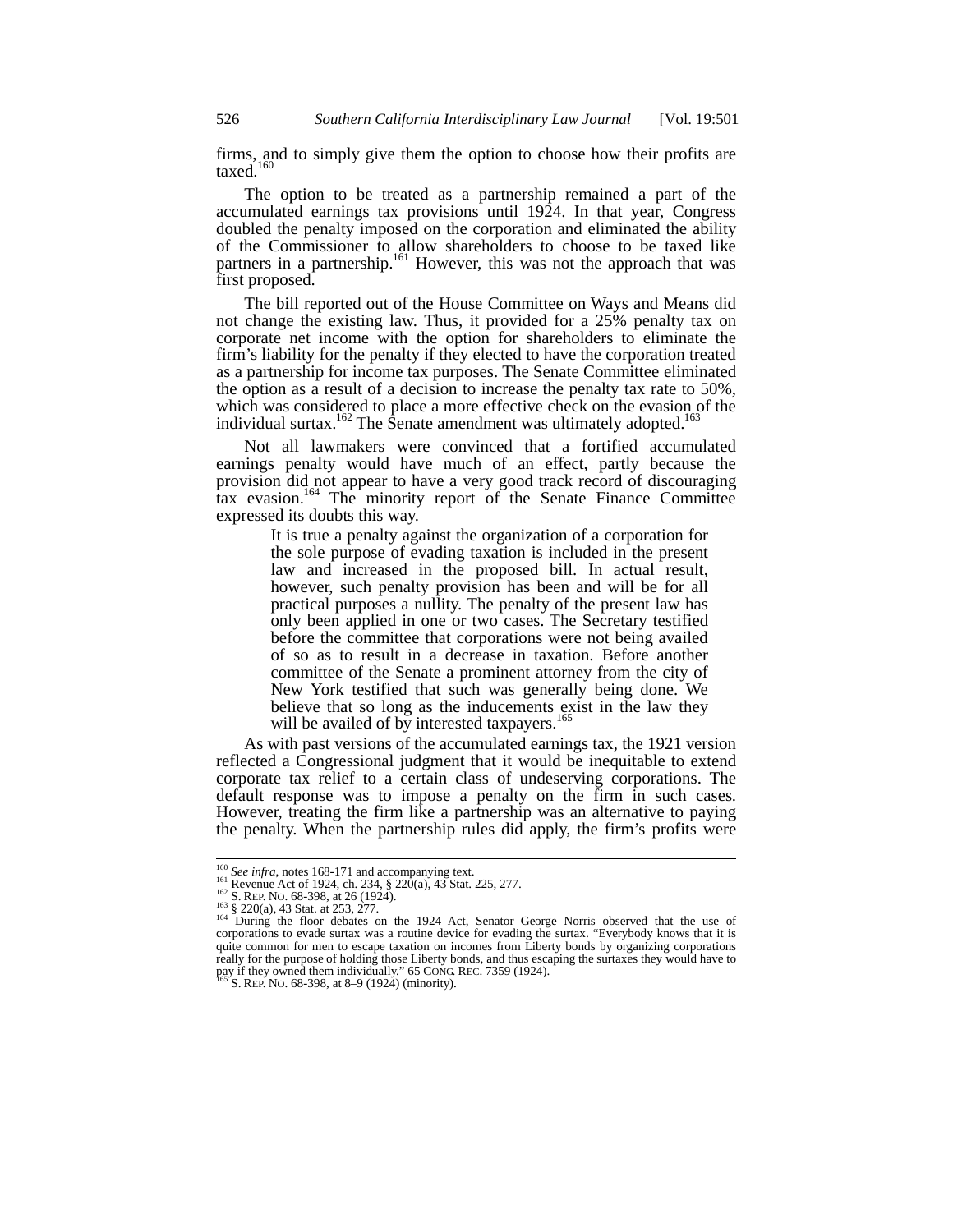not taxed in a way that corresponded to its business form.<sup>166</sup> Congress did this in order to correct a specific inequity. As with the other provisions examined in this study, the measure implicitly reaffirmed the theory that justified giving partial tax relief to corporations: that the earnings not paid out to shareholders would be reinvested in the firm. Thus, the firms singled out under the accumulated earnings tax were limited to those that retained more earnings than necessary to meet their future needs. The measure also served the interests of equity by attempting to prevent the corporate tax rules from applying to firms that did not possess the singular quality that justified the very existence of those rules.

# III. A GLANCE AHEAD

In subsequent tax acts, Congress continued to modify the tax rules that applied to certain firms where the default rules would have produced inequitable outcomes. Many of those anti-abuse provisions were directed at corporations that sought to exploit the tax relief on undistributed corporate profits. However, Congress declined to simply treat the corporations as partnerships as part of the solution in those cases.<sup>167</sup> It was not until 1954 that Congress would adopt a measure that would tax a firm's profits in a way that did not correspond to the firm's business form. In that year, Congress enacted subchapter R that gave certain partnerships the option to be taxed under the rules that applied to corporations.<sup>168</sup> Four years later Congress enacted a complementary set of rules that now constitutes subchapter S of the Internal Revenue Code.<sup>169</sup> Those rules permit certain eligible corporations to elect to be taxed under a modified version of the rules that apply to partnerships. Subchapters R and S would foreshadow the check-the-box business entity classification regulation that have now been in effect for a decade.<sup>170</sup> Under those rules, any unincorporated business entity (including partnerships and limited liability companies) can elect to be treated as a corporation for federal income tax purposes by merely checking off a box on a form.<sup>171</sup> The check-the-box entity classification rules completely abandon any effort to identify substantive qualities of the firm that would justify applying one set of tax rules over another.

<sup>&</sup>lt;sup>166</sup> As a practical matter, it does not appear that very many corporations had to pay the accumulated earnings tax. By 1934, there were five reported cases where the government attempted to asses the tax, and it did not prevail in all of those cases. Richard Winchester, Parity Lost: The Price of a Corporate Tax in a Progressive Tax World, 9 Nev. L.J. 130, 173 n.344 (2008). Still, the mere existence of the provision and its operative rules sheds light on what lawmakers viewed to be the relevant factors for drawing distinctions among incorporated firms and the proper methods for taxing the profits of the firms in each subgroup.

Rather, the general pattern was to treat the corporation as one that had distributed the profits it had actually retained. *See* Revenue Act of 1926, ch. 27, § 220(e), 44 Stat. 9, 34–35 (accumulated earnings provisions); Revenue Act of 1934, ch. 277, § 351(d), 48 Stat. 680, 752 (personal holding company provisions); Revenue Act of 1937, ch. 815, § 201, 50 Stat. 813, 822, enacting § 337(a) and (b) as a new provision of the Revenue Act of 1936 (foreign personal holding company provisions); Revenue Act of 1938, ch. 289, § 28(f), 52 Stat. 447, 472 (consent dividends provisions).<br>1938, ch. 289, § 28(f), 52 Stat. 447, 472 (consen

<sup>389, 80</sup> Stat. 111.<br><sup>169</sup> Technical Amendments Act of 1958, Pub. L. No. 85-866, § 64(a), 72 Stat. 1606, 1650.

<sup>1&</sup>lt;sup>70</sup> See Treas. Reg. § 301.7701-3 (2006).<br><sup>170</sup> See Treas. Reg. § 301.7701-3 (2006).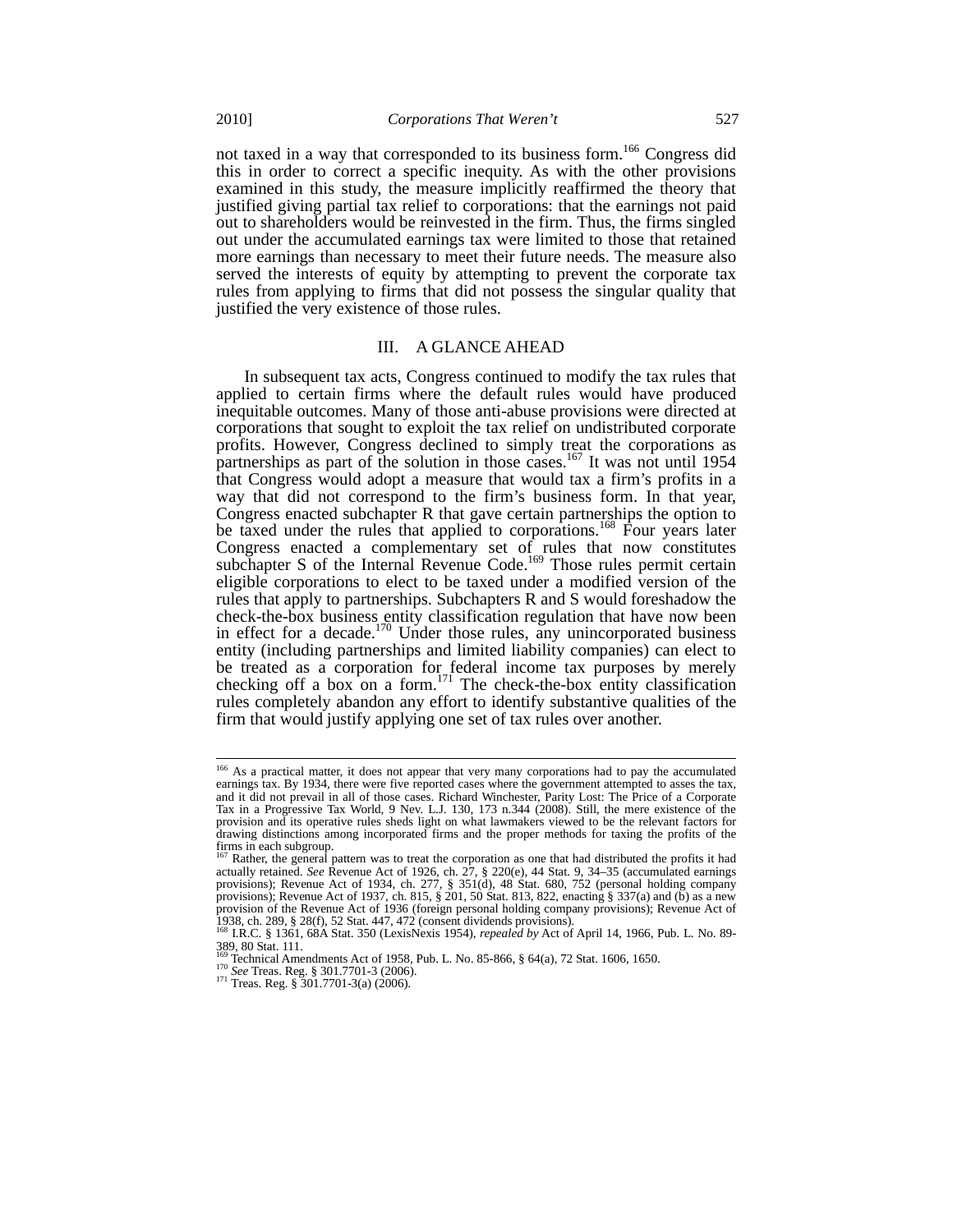# IV. ANALYSIS AND CONCLUSION

Scholars typically apply three criteria to evaluate a tax: fairness, efficiency and simplicity.<sup>172</sup> Of these three, fairness may be considered the most fundamental quality that a tax should possess because it reflects the universal desire for equity and equal treatment.<sup>173</sup> Indeed, the public has consistently displayed an expectation that equity should play a role in setting tax policy, even if it is not the dominant role.<sup>174</sup> Equity is usually understood to have two different dimensions in the tax setting: horizontal and vertical. Horizontal equity requires equal treatment to those with equal status. This is usually tested by asking whether those starting with the same before-tax income end up with the same after-tax income.<sup>175</sup> Vertical equity generally requires that those with less ability be treated favorably relative to those with greater ability.<sup>176</sup> Progressive tax systems such as the U.S. income tax are understood to better serve the interests of vertical equity precisely because higher tax rates are imposed on individuals with larger incomes.<sup>177</sup> However, a tax system's ability to achieve vertical equity depends in part on its ability to achieve horizontal equity in the first place. It seems clear from the foregoing account that horizontal equity in the taxation of firm profits has suffered with the passage of time.

The nation seemed to have its greatest success at achieving horizontal equity in the taxation of firm profits during the nineteenth century. During that period, lawmakers made the policy judgment that all firms were alike for tax purposes. Accordingly, the rules that applied were virtually uniform across all firms, producing uniform outcomes across all firms.

The experience was mixed during the early part of the twentieth century. It was during that period that Congress made the policy judgment that corporations were materially different from other business forms in ways that mattered for tax purposes. Thus, the profits of unincorporated firms were taxed in full under the normal tax and the surtax in the year they were earned. However, corporate profits enjoyed partial tax relief from the surtax on the theory that a business conducted in corporate form could and would use its undistributed earnings to make investments that would generate future income. Congress consistently reaffirmed this underlying theory on several occasions when it decided to tax a firm's profits in a way that did not correspond to its state law business form. Those measures, however, did not meet with uniform success in actually improving horizontal equity.

The theory underlying the distinction between firms was embraced by the way the accumulated earnings tax came into play. The measure denied a corporation the partial tax relief it would otherwise enjoy whenever the

<sup>&</sup>lt;sup>172</sup> MICHAEL A LIVINGSTON, TAXATION: LAW, PLANNING, AND POLICY, at xxxiv (2003).

<sup>&</sup>lt;sup>172</sup> MICHAEL A LIVINGSTON, TAXATION: LAW, PLANNING, AND POLICY, at xxxiv (2003).<br><sup>173</sup> C. Eugene Steuerle, *And Equal (Tax) Justice for All?*, *in* TAX JUSTICE: THE ONGOING DEBATE 253,<br>254-57 (Joseph J. Thorndike & Dennis

<sup>&</sup>lt;sup>174</sup> *Id.* at 255-57.<br><sup>175</sup> *Id.* at 258.<br><sup>176</sup> *Id.* 174 **Id.** 176 **Id.** 176 **Id.** 176 **Id.** 176 **Id.** 176 **Id.** 176 **ID.** 176 **ID.** 176 **ID.** 176 **ID.** 177 **Wealth can be another indication of a person's ability to pay,** measure. *Id*. *supra* note 176, at 270–71.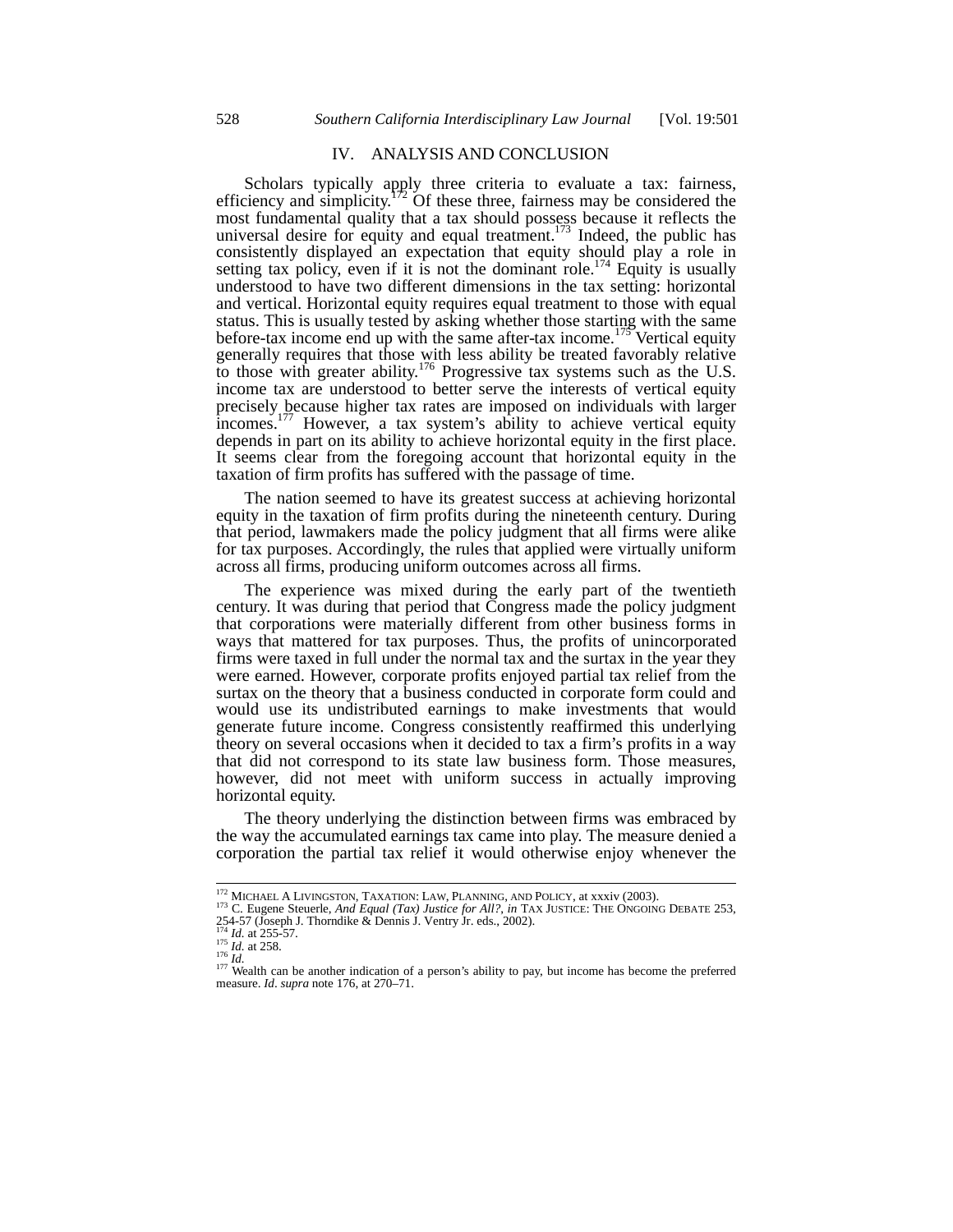firm retained more earnings than necessary to meet its future needs. Whenever a corporation fell into that category, the firm's profits were taxed in a way that was virtually identical to the way the 1913 Act taxed the profits of a partnership. By 1918 the provision was revised to more directly state that the rules for taxing partnership profits would apply to those corporations falling within the scope of the provision. Because *Eisner v. Macomber* cast doubt on the constitutionality of taxing corporate profits as if they were derived by a partnership, Congress took a different approach in 1921 by simply requiring the offending firm to pay a penalty equal to 25% of its entire net income. However, the penalty could be eliminated if the shareholders agreed to be taxed on their share of the corporation's profits as if those amounts were derived by a partnership. Thus, even when forced to redesign the provision, lawmakers continued to implicitly reaffirm the idea that it was appropriate to tax corporate profits as if they were derived by a partnership when the corporation retained more earnings than necessary to meet its future needs.

Although intended and designed to deny partial tax relief to corporations that were not entitled to it, the accumulated earnings tax met with limited success in achieving its objectives. Throughout its history, lawmakers revisited the provision and made adjustments so that it might be a more effective deterrent against abusive practices. However, that never quite happened, largely because the measure was not self-executing. Instead, the government had to detect cases of abuse and prosecute them. Because this appears to have happened on very rare occasions, one must conclude that there were a substantial number of cases where a corporation enjoyed the partial tax relief available under the law even though the firm lacked the very quality that would entitle it to that relief.

The personal service corporation rules appear to have done more to enable the taxation of firm profits to occur in an equitable way. The firms singled out for treatment as a personal service corporation were precisely those that had no need to retain their earnings for future investment because a firm would qualify as a personal service corporation only if capital investments were not a material income producing factor for the firm. The profits derived by such firms were expressly taxed as if they were derived by a partnership, preventing a corporation from enjoying the partial tax relief available to a corporation because the firm was virtually certain not to possess the singular quality that would justify the relief.

Congress once again reaffirmed the theory for applying the corporate model of taxing firm profits when it decided to offer certain partnerships and sole proprietorships a limited retroactive election to be treated as a corporation. In this case, lawmakers for the first time permitted the profits of an unincorporated business to be taxed as if they were derived by a corporation. However, this option was only available if capital was a material income producing factor for the firm. In other words, the firm had to be one that would likely have a need to retain a portion of its earnings and reinvest them in the business. This measure may have done more to prevent than to promote the achievement of horizontal equity in the taxation of firm profits. On the one hand, the option was only available to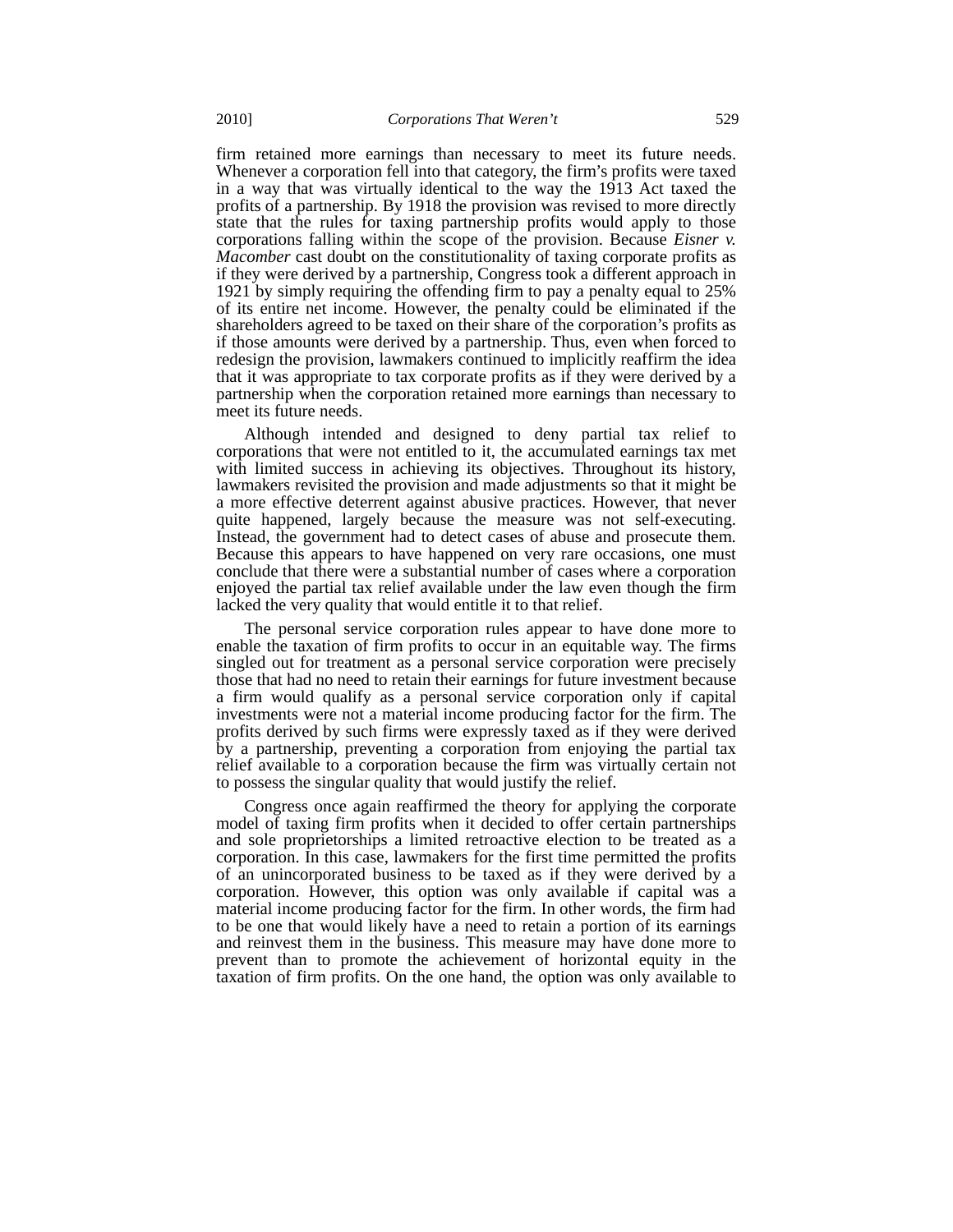unincorporated firms that were likely to possess the singular quality that justified the partial tax relief made available to corporations. However, because the firm's profits would be taxed as if derived by a corporation only if the business took advantage of the option, the measure left open the real possibility that the rule for taxing partnerships would apply to firms that in fact possessed the quality that would justify treating them like corporations—an outcome that would violate the principal of horizontal equity. $178$ 

The shortcoming of this elective measure is shared by the current check-the-box entity classification regulations and, to a lesser extent, the provisions of subchapter S of the Internal Revenue Code. Under those rules, a firm can elect whether its profits will be taxed in a way that corresponds to its state law business form. This elective feature is distinctive because it undermines the ability of a provision to achieve equitable outcomes or to prevent a provision from achieving inequitable outcomes. Rather, it is directed at giving a firm an equal opportunity to control tax outcomes.<sup>179</sup>

Rules that give taxpayers unbounded freedom to control tax outcomes are likely to produce outcomes that are more random than rational.<sup>180</sup> Logically, each firm will assess the merits of the option in light of its individual situation with an eye toward minimizing its tax bill. Some firms may take advantage of the option, while others may not. In the end, the laws are unlikely to apply in any principled way, and the results will reflect nothing more than the independent efforts by firms to minimize tax.<sup>1</sup>

It is hard to see how the principle of horizontal equity is served when there has been no effort to identify the qualities or characteristics that are shared by those firms opting out of the default set of rules. Horizontal equity also seems to be at risk when there is no attempt to identify the qualities or characteristics that set those firms apart from the ones that have not opted out of the default set of rules. Instead, the only thing that the electing firms have in common is that they have each determined that they will pay less tax by making the election to opt out of the default set of rules.

In any event, the trend over time seems clear. The interests of horizontal equity were best served in the nineteenth century when tax rules

<sup>&</sup>lt;sup>178</sup> Giving a firm the option to choose how its profits should be taxed may adversely impact horizontal equity in another way. Although the option may be technically available to all eligible firms, as a practical matter, it may only be available to only the wealthiest, most sophisticated ones who can navigate the complexity of the election process. Heather M. Field, *Choosing Tax: Explicit Elections as* 

an Element of Design in the Federal Income Tax System, 47 HARV. J. ON LEGIS. 21, 31-32 (2010).<br><sup>179</sup> One scholar refers to this as a form a tax deregulation that is frequently wrongfully characterized as a<br>form of tax simp *the-Box Election, and the Future of Tax Simplification, 34 HOFSTRA L. REV. 405, 467 (2005).*<br><sup>180</sup> Such unbounded choices, like the check-the-box entity classification election, also runs the risk of

increasing complexity for the taxpayer and the government, increasing costs incurred by the taxpayer, distorting the taxpayer's economic and business choices, and reducing revenue collections. Heather M. Field, Choosing Tax: Explicit Elections as an Element of Design in the Federal Income Tax System, 47<br>HARV. J. ON LEGIS. 21, 27-30 (2010).<br><sup>181</sup> George K. Yin, *The Taxation of Private Business Enterprises: Some Policy Ques* 

*the "Check-The-Box" Regulations,* 51 SMU L. REV. 125, 130 (1997).